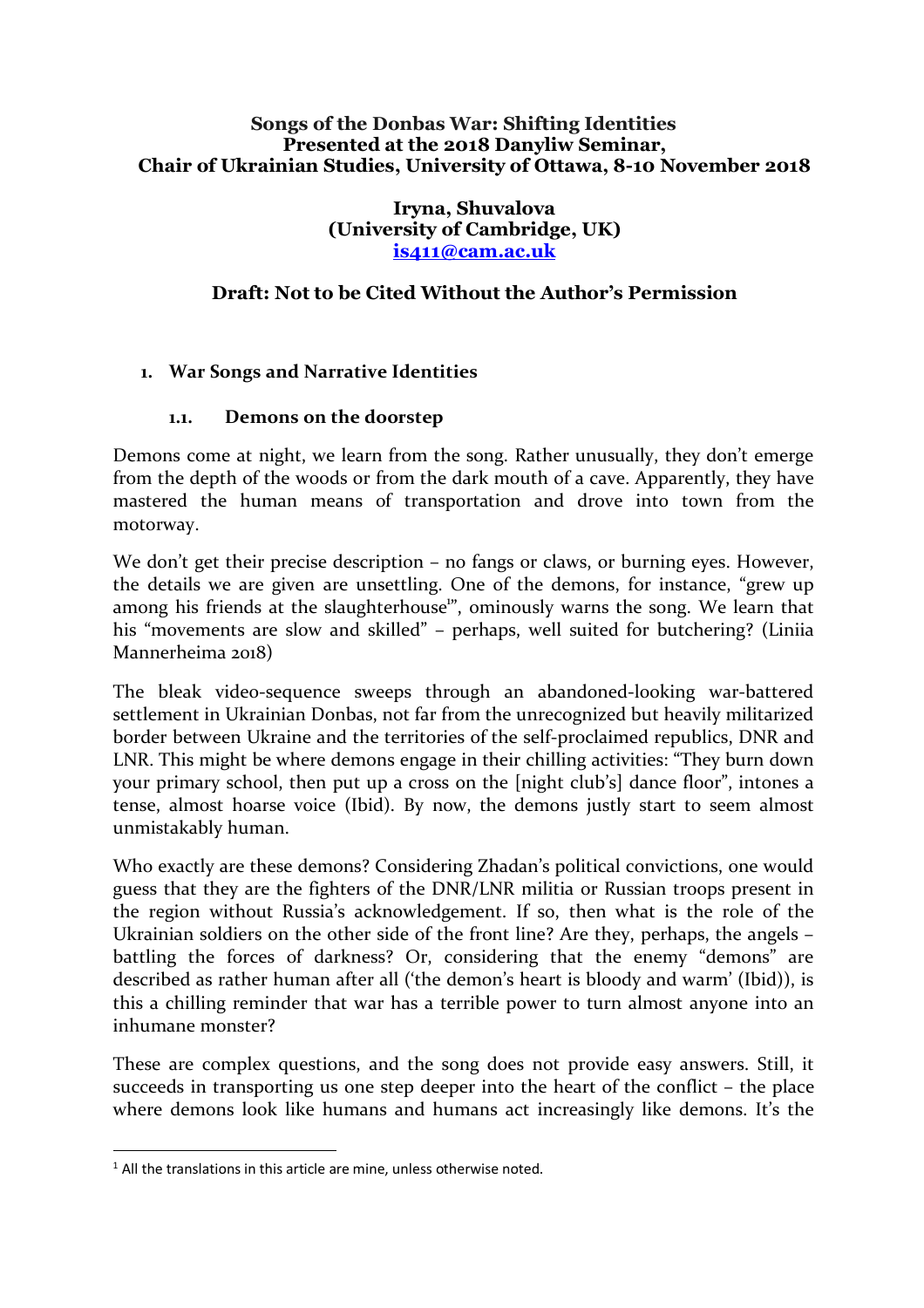place where the difference between 'us' and 'them' can be a matter of life and death, and hence othering often becomes a survival strategy.

The space of war suggests a rather more rigid addition to the Baumanian world of liquid identities<sup>2</sup>. During war time, being a clear-cut piece of a puzzle smoothly filling out a pre-defined shape is often a more tempting option than questioning the whole jigsaw mentality. In this context, looking at songs like the one above can give us a unique chance to better understand the world of war and its complex identity dynamics.

# **1.2. Objectives and methodology**

In this paper, my goal is to examine the war songs about the War in Donbas, exploring how these songs reflect the identity shifts in the communities that create, perform and consume them. For the purpose of this inquiry, my key focus is on the textual material and the close reading of the lyrics. However, where necessary, I also account for the musical and visual elements of the songs.

My research sample includes contemporary songs about the War in Donbas created since its beginning in 2014. I examine both popular songs produced by the established professional artists and the songs written and performed by amateur singerssongwriters. These songs come from both sides of the front line – from Ukraine itself, from its occupied territories of the self-proclaimed republics of the DNR and LNR, and from Russia.

The focus of my research is on the issues of identity as reflected in war songs. Importantly, I am not interested in just one particular type of identities out of those often studied in the context of armed conflict, such as ethnic or cultural ones. Instead, I look at my material to identify which identities really matter in the War in Donbas, and at how, or in what terms, people generally prefer (or are forced) to identify themselves in this context. My focus points are the 'us' and 'them' of these songs, the notion of the friend and the enemy, of the group one belongs to (the in-group) and the adversary group (the out-group). I am interested in what the songs can tell us about the ways people ascribe and adopt identities, as well as discard and reject them.

# **1.3. Defining identity**

I understand identities as processual, highly changeable, with often porous boundaries and prone to hybridity. In the past several decades, the scholars have largely agreed that identities need to be spoken of as fluid and changeable, the word itself denoting complex webs of influences, perceptions and relations rather than easy-to-pin-down things-in-the-world. This seems to be particularly true in the contemporary context, of which Zygmunt Bauman writes: "Perhaps instead of talking about identities, inherited

 $<sup>2</sup>$  Clearly, Bauman's understanding of 'liquid identities' is negatively coloured, for he sees them as contributing</sup> to the increasing precarity of most people's condition in modern societies. However, the rigid system of predefined identities imposed by war, arguably, further intensifies confusion and uncertainty experienced by people in liquid modernity, as the rigid identities do not so much substitute the liquid identities, as they create an extra referential layer on top of them, resulting in unsettling and difficult-to-navigate overlaps.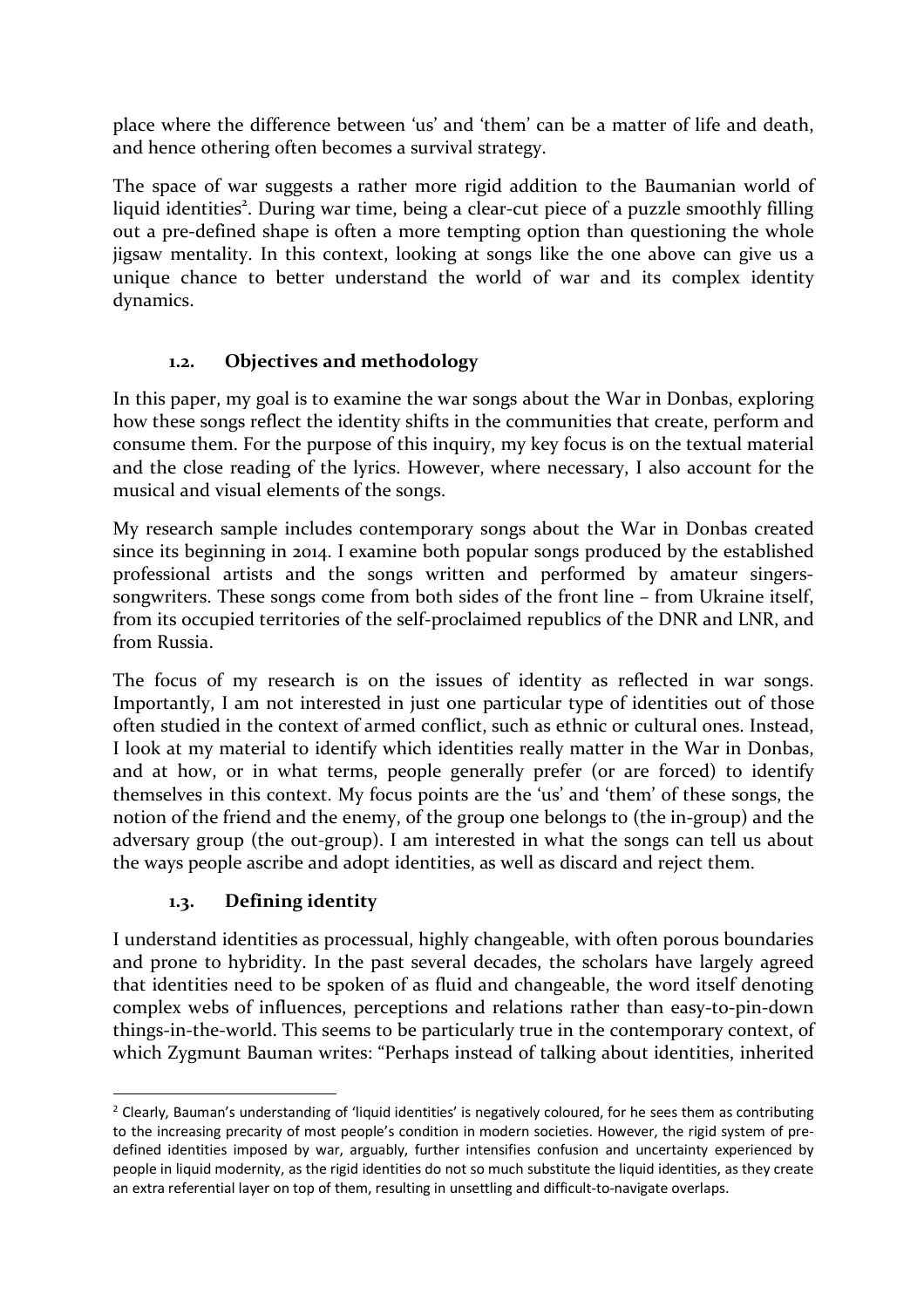or acquired, it would be more in keeping with the realities of the globalizing world to speak of *identification,* a never-ending, always incomplete, unfinished and open-ended activity in which we all, by necessity or by choice, are engaged" (Bauman 2001: 129). Bauman sees this liquidity as treacherous, deepening the state of precarity and uncertainty in which many people dwell in our modern era.

Some academics even claim that so flexibly understood the term 'identity' renders itself essentially useless for the scholarly inquiry. Rogers Brubaker and Frederick Cooper famously suggested so in 2000 in their article bearing a rather self-explanatory title *Beyond Identity*. However, in suggesting the possible alternatives to 'identity', Brubaker and Cooper paradoxically revitalized the term thanks to the scrupulous analysis of its various aspects and uses. In my research, I take into account the fact that identity has many facets: it has to do with self-identification and selfdetermination, as well as with being identified in a certain way by others, or with what Brubaker and Cooper term as 'groupness' – a sense of belonging.

I am also conscious that one and the same person or group of people not only can have, but also inevitably end up having multiple identities. Despite relating to the different aspects of people's lives (for instance, gender, occupation, ethnicity etc.), these many identities co-existing within one person or group are never entirely separate, rather existing in a constant flux, often combining, re-combining and overlapping. Depending on the context we will self-identify or be identified by the others very differently in different situations, or else one particular identity we have will come to overshadow all the rest, depending on the context.

Just as we create, adopt, drop, change, fake and ascribe identities as individuals, we engage in similar processes as groups. This complex interplay of group and individual dentities often becomes particularly poignant in the times of war, when identifying or being identified with certain groups gains particular importance: "If one's survival and access to precious, scarce resources depends on one's own standing and that of one's referent group, they are apt to loom large in the imagination" (Payne 2015: 57)

# **1.4. Identity, imagination, narrative**

It is no accident that Payne speaks of 'imagination' when describing how people feel about belonging to groups. The process of developing and presenting a certain identity goes far beyond objectively sharing certain traits with a certain group of people: it is always a process with a tangible subjective component. Therefore, it should come as no surprise that we are by no means indifferent to the groups we belong to.

Tajfel and Turner insightfully point out emotional involvement as a key aspect of social identity. This comes across particularly acutely in their definition of a social group as "a collection of individuals who consider themselves to be the members of the same social category, *share some emotional involvement in this common definition of themselves*, and achieve some degree of social consensus about the evaluation of their group and of their membership of it" (Tajfel, Turner 1979: 40; my italics). Moreover, beyond a particular individual associating specific emotions with belonging to a group, a group as a whole develops certain patterns of emotional involvement with its environment that often shape its behavior (Payne 2015: 65).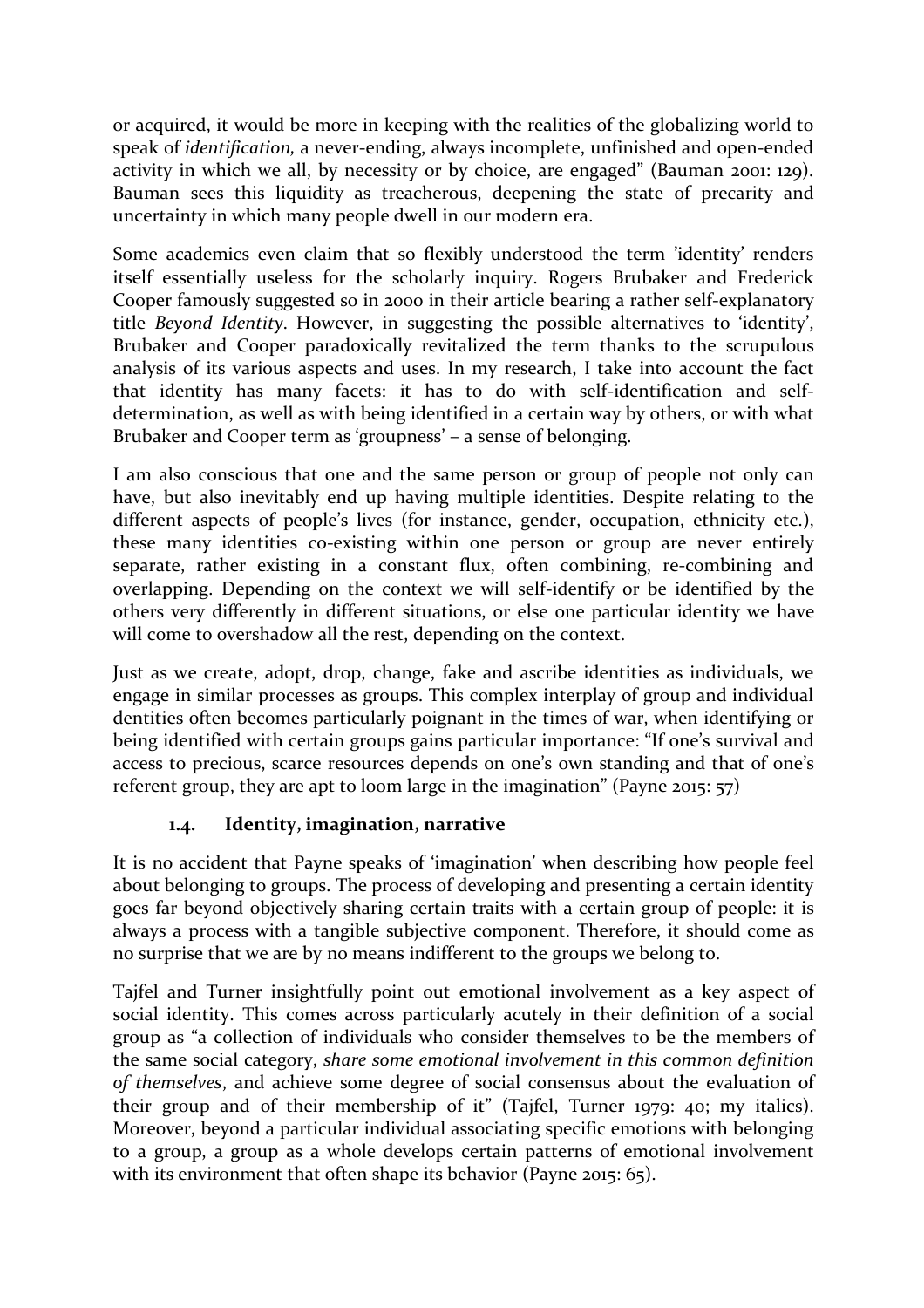The individual and group levels of identity are connected and can be bridged in a number of ways. The most effective of these ways, naturally, utilize the emotional aspect of identity and belonging. One such way – probably among the most common – is construction of narratives. With groups, just as with individuals, narrative identities provide ways of coherent ordering of their shared experience and creating some sort of shared perspective on it, including, in many cases, a uniform emotional response. The links between individual and group narrative identities are exceptionally strong, and it is hardly possible to draw a clear line between the two. In her seminal 1994 article Margaret Sommers, while distinguishing between 'ontological' narratives (stories used by people to interpret their lives) and 'public' narratives (stories developed and used by groups), nonetheless emphasizes that "ontological narratives are, above all, social and interpersonal" (618).

Moreover, many thinkers see identity and narrative not only as commonly linked, but as being, in fact, inseparably connected. To many, the very nature of human identity seems to be narrative-based, the threads of narrative holding together the multiple experiences and characteristics and tying them into a single whole. Paul Ricoeur calls this unity a "discordant concordance" (Ricoeur 1991: 78). According to him, any knowledge of self is necessarily an interpretation, and as such it never happens directly, but rather occurs through mediation of various cultural symbols, including the production of a narrative. Such narrative, in Ricoeur's understanding, is a blend of history (actual experiences that occurred) and fiction (a certain ordering of these experiences into a coherent story). Engaging with its past in such manner, "the subject can be both the writer and reader of his own life" (Crowley 2003: 3).

Although this approach has been contested (probably most famously by Galen Strawson who claimed that people largely fall within one of the two categories – those with narrative perception of their lives and those with the non-narrative one, or diachronics and episodics respectively (Strawson 2004: 430)), these claims seem to have been successfully rebuked by the researchers demonstrating that at least some extent of narrative unity in perception of one's identity is essential for a human being to retain their agency and be able to flourish (MacKenzie, Poltera 2010: 33).

#### **1.5. Songs**

For groups, as well as for individuals, cultural symbols play a crucial role in gaining what Ricoeur describes as self-knowledge. Among these symbols, songs have a special place. In "Imagined Communities" Benedict Anderson already recognizes particular importance of poetry and song for the creation of what he calls a 'contemporaneous community' – a community in which a particular shared perception of time makes it possible for groups of people to imagine themselves as nations. In Anderson's view, such experiences as singing the national anthem together "provide occasions for unisonality, for the echoed physical realization of the imagined community" (132).

"Songs, then, act as an emotional and narrative blueprint, as an affective medium that helps to convert feelings into recognizable stories and gestures" (Oushakine 2011: 272). The songs have ability to channel individual emotions into something that can be easily accessed, comprehended and related to on the group level, as well as ensuring effective communication of emotions already shared by a group. Writing about what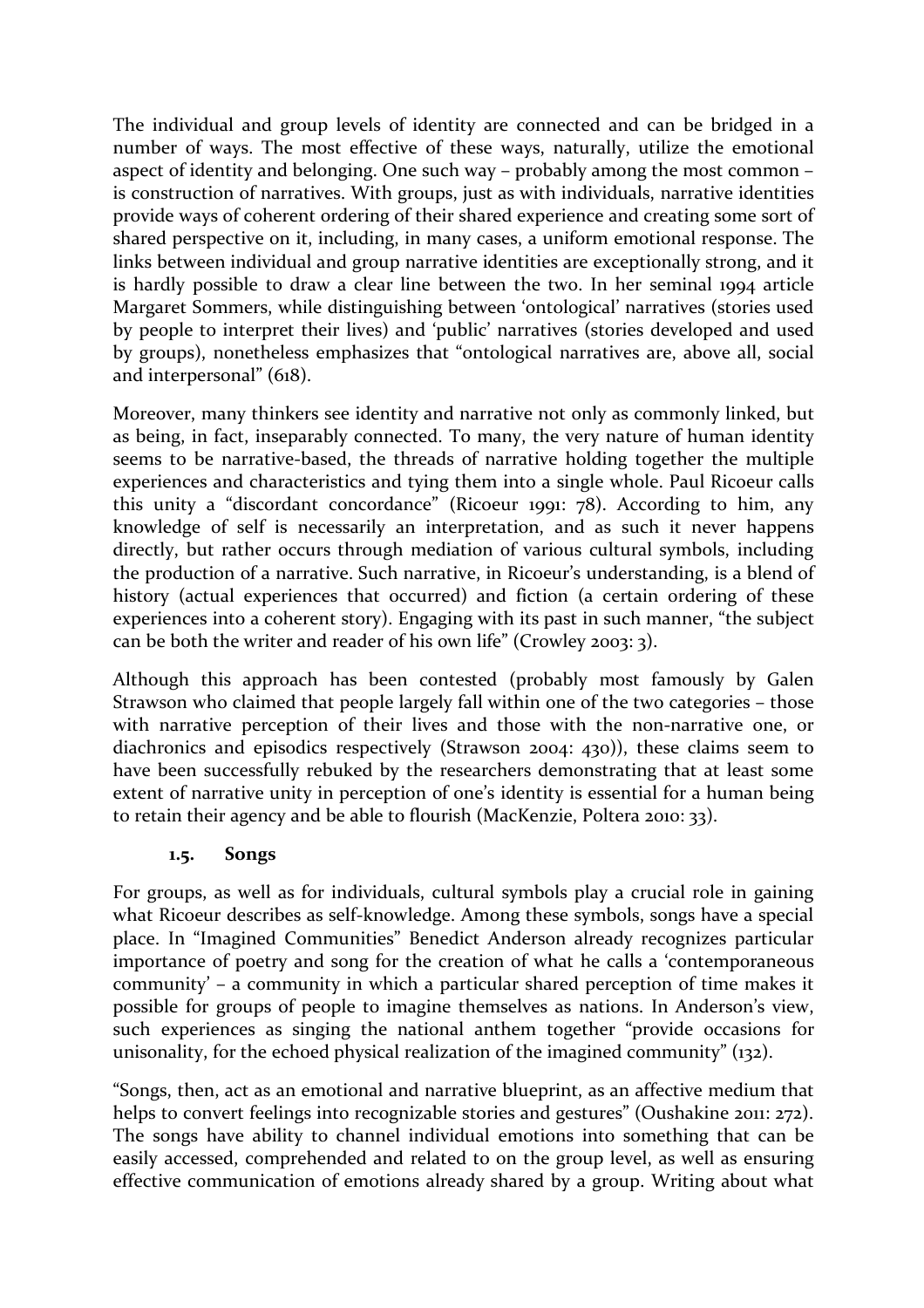he defines as 'affective management of history' in contemporary Russia, in which music and song play an important role, Serguei Oushakine stresses that the goal of large public memorial displays is "not to match a symbol with its content, possibly forgotten or even unknown. The goal is to link remembering people together, to provide them with social space and symbolic tools that could help to make such linkage tangible" (Oushakine 2013: 275).

One way to describe this coherence achieved is to understand it as construction of narratives. Indeed, songs can play a crucial role in establishing, re-actualizing, altering and dismantling narrative identities in individuals and groups. As Simon Frith put it, "Music constructs our sense of identity through the direct experiences it offers of the body, time and sociability, experiences which enable us to place ourselves in imaginative cultural narratives." (Frith 1996: 124). Through creating music, playing it or simply listening to it the latter, Frith insists is an equally performative act), individuals are able to 'try on' different identities. These identities, though, do not come prefabricated: on the contrary, they are shaped through music itself, among other cultural forms (111). According to Frith, "the question we should be asking is not what does popular music reveal about the people who play and use it but how does it create them as a people, as a web of identities?" (121)

For Frith, music is simultaneously ethical and aesthetical, social and individual, and this enables it to build narratives that relate to life. In songs, in particular, music achieves this goal by combining together the musical element and the textual element – i.e. the lyrics. However, it is important to understand that even unaccompanied by lyrics, instrumental music is able to tell stories and convey narratives. Many theorists – excluding, perhaps, the formalist school of musicology insisting that instrumental music is self-referential – agree that music, in a variety of ways and to a variety of degrees, can be considered representational and refer to things in the outside world (see, for example, Treitler 1997 and Walton 1997). This ability, of course, is further developed in songs, where different means of conveying meaning – text, music and image – are brought together in a communicative act.

It is perhaps because of their powerful communicative and community-building potential that songs gain special importance in times of war. Among the multitude of functions war songs perform (such as providing an account, real or imagined, of the events on the battlefield; promoting the interests of one or several of the parties involved in the conflict; provoking a particular emotional response in a listener – be it a positive one towards the in-group or the negative one towards the out-group; constructing a shared vision of a particular group's past and/or future etc.), almost all, in one way or the other, serve the purpose of tying the community of listeners more closely together through shared knowledge, emotions, experience or intentions. The War in Donbas and its songs are no exception.

# **2. Identity and othering in the songs of the War in Donbas**

# **2.1. Othering as an optics**

One of the key contrasts that become obvious as a result of closely studying a broad variety of Donbas war songs is that they employ several distinctly different strategies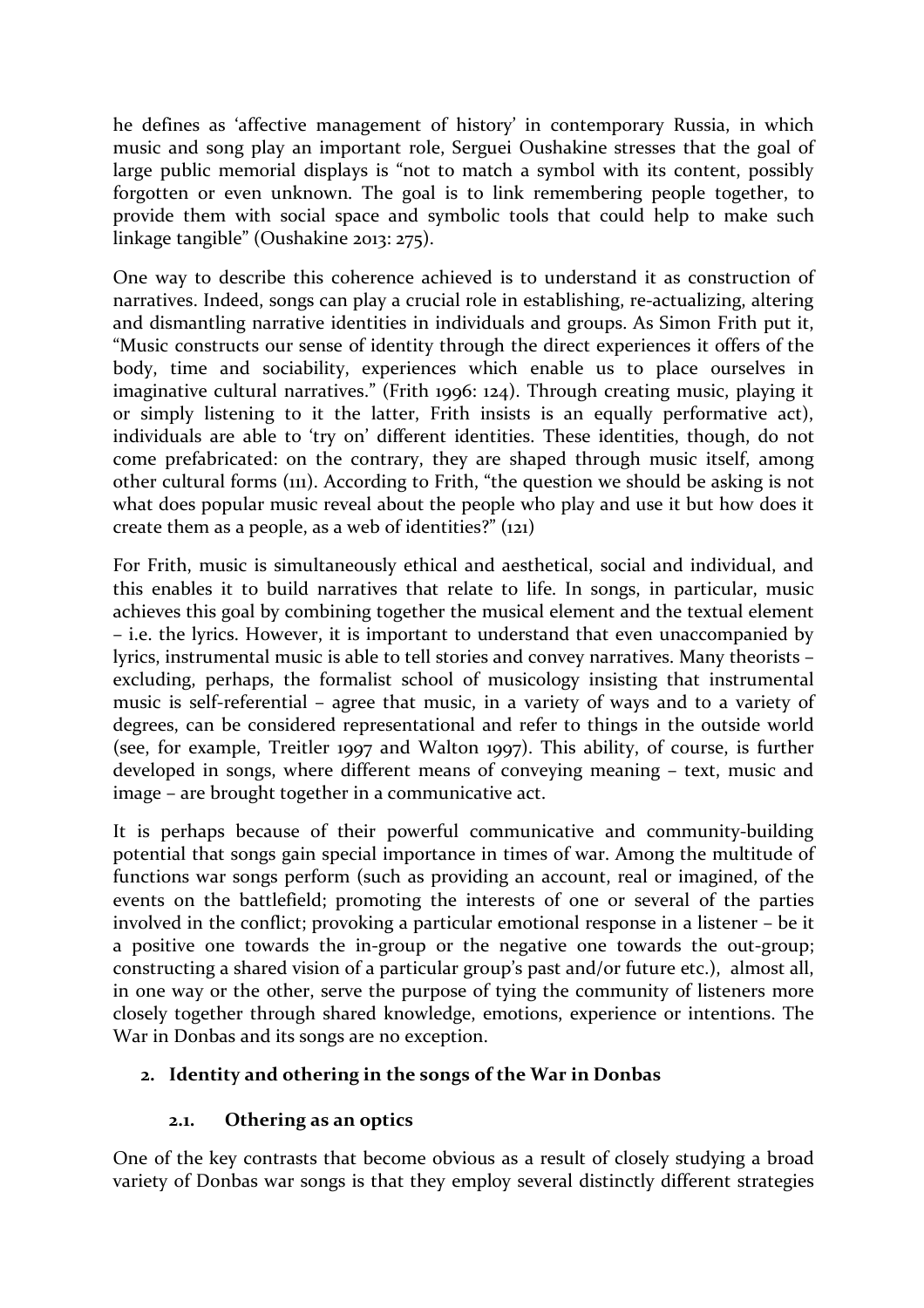of othering, which, in turn, has a noticeable impact on the kinds of identities they end up mapping, promoting and/or condemning.

Despite the negative connotations commonly associated in the past few decades with the very term 'othering' thanks to the increasing influence of postcolonial studies and research into other previously discriminated groups, the process of othering itself is, of course, not a sinister strategy devised and applied solely with the purpose of subjugation. In fact, it is one of the very basics of our social existence and is a necessary prerequisite for any identities to emerge. In 1979, Tajfel and Turner spoke of the three key components of the process of group identity formation: *categorization*, or envisioning the society as divided into various groups based on various attributes; *identification*, or defining oneself as belonging to a certain group (or groups), but not others; and, finally, *comparison* between one's own group (what is commonly known as an 'in-group') and those on the outside (the 'out-group'). Othering, therefore, is an essential step towards formation of any kind of identity.

In my research, I have identified the two most common strategies of othering employed in the songs of the War in Donbas. The terms I coined for them are *circumstantialist othering* and *essentialist othering*. I also use these very terms to describe the two respective groups of songs I have examined, calling them the *circumstantialist songs* and the *essentialist songs*, depending on the type of othering they employ. Certainly, as we will see, particular songs display more traits characteristic for a specific group than the others. Besides, there is a relatively small number of war songs that are hard to place in either group as they do not use the categories of 'us' and 'them' or any comparable constructs. Overwhelmingly, however, the absolute majority of songs from my extensive sample can be quite firmly placed within one of the two categories above.

Below, I will examine in-depth each of the major types of othering identified, demonstrating how these are reflected in the lyrics, music and, wherever available, visuals of particular songs. Furthermore, I will determine what types of songs more commonly employ each strategy (as there are indeed specific groups of songs that tend to be more closely associated with either othering approach). Finally, I will look at what identities these songs represent and help to construct. For a comprehensive comparative table of the two types of the Donbas war songs based on their approach to othering please see Appendix 1, although most of the features highlighted in the table will be closely examined below.

When discussing different strategies of othering, I will be focusing on the understanding of the 'us' and 'them' of the songs. The 'we'/'us'/'our' pronouns in the songs mostly refer to the in-group, which is the group the song author or performer identifies with and which is perceived as friendly<sup>3</sup>. The 'they'/'them'/'their' pronouns in the songs predominantly refer to the out-group, which is in some way contrasted to the in-group and is seen as hostile. I am interested in the way the dividing line is drawn between the two groups, as well as in the manner in which either group is perceived as a single whole with a particular set of traits tying it together.

 $3$  One common exception, though, would be the songs including fragments of direct speech ascribed to the enemy (out-group), such as in Orest Liutyi's 'Rosiian v Donbase net' (*sic*) (Orest Liutyi 2016)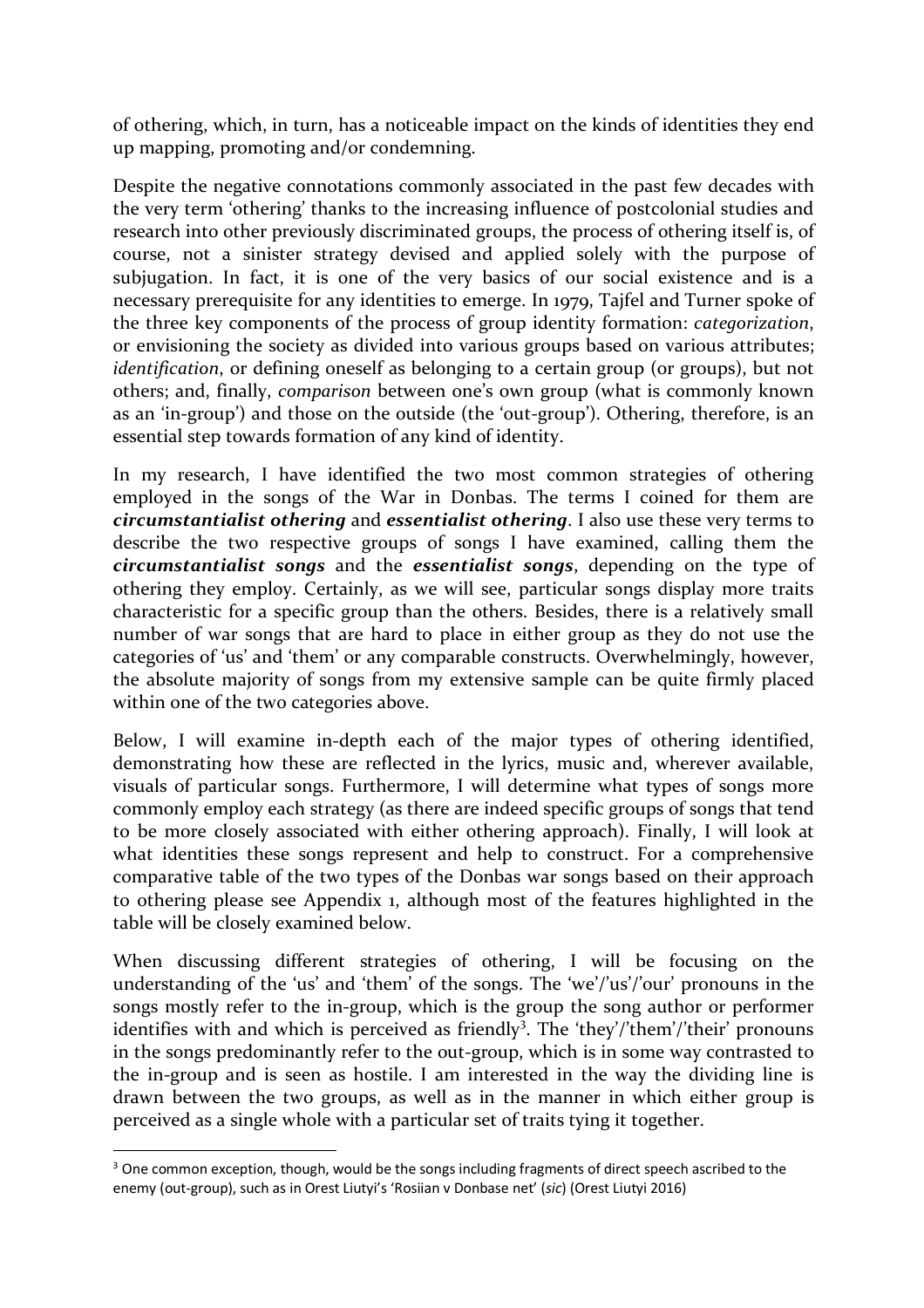### **2.2. Circumstantialist othering**

*Circumstantialist othering* is the first of the two major types of othering strategies I have observed in the songs of the War in Donbas. As the name of this type of othering indicates, such an approach relies on specific *circumstances*, not the innately inherent traits as a basis of dividing 'us' and 'them', the in-group and the out-group.

In these songs, the enemy is first and foremost identified as an invader, and the very action of invasion and infringement upon the country's territorial whole is seen as an act of aggression requiring response and thus decisively dividing the two groups. The divide is action-based, and the definition of 'enemy' is equated with the group which initiates and/or undertakes this action. Ukrainian singer-songwriter Boris Sevastianov from Kharkiv describes the enemy as guided by this action-based motto: 'We will conquer, we will take over ['otozhmёm' – **I.S.**], we will hold a referendum' (the latter referring to the much-disputed 2014 referendum in Crimea, the results of which were widely seen as falsified by the Russian authorities) (Sevast'ianov 2014).

In this type of songs, the in-group presents itself as unfairly wronged, which is a common strategy for most war songs, as there is, perhaps, not a single party in war that would want to be seen as engaging in the war without substantial justification (readily provided by the self-defensive stance). The in-group of circumstantialist songs sees itself as powered by the need to defend its interests, as well as the need to restore justice by repelling an unjust infringement upon its sovereignty.

Importantly, the 'we' of these songs largely comes across as inherently diverse, but united by the common purpose. For instance, in the Ukrainian songs falling within this category there is often an emphasis on people of different regions and different social groups, as well as the speakers of different languages, brought together by the need to repel the enemy: "They want to divide us into East and West, but they cannot break our will! (…) We will unite the whole country [Ukraine – **I.S.**], we will not give them our motherland" (Tkachuk 2014). The band Haidamaky deconstructs the derogatory term of 'ukrop,' adopting it as a word of pride to describe the Ukrainian identity in times of the War in Donbas. In the eponymous song, the band lists people of different genders and from different age groups performing various social roles, but invariably supporting the Ukrainian cause in the war: "Ukrop is a small boy (…), a young schoolgirl (…), a gentle mother (…), a strict father (…), an old grandma (…), a white-haired grandpa" (Haidamaky 2015). Similarly, in terms of the use of language, circumstantialist Ukrainian songs seem to be accepting of the linguistic variety within the in-group. The issue of linguistic difference is either demonstratively deproblematized in popular songs, some of which use both Ukrainian and Russian in different parts of the piece (e.g. *Vstavay* by hip-hop artist Yarmak, or *Zemlia* by Riffmaster and Sashko Polozhynskyi), or not even perceived as potentially problematic in the fist place – this being particularly true for Ukrainian soldiers' songs, where, for example, in a Russian-language song a letter from a child written in Ukrainian or a direct quote of a Ukrainian-speaking fellow soldier will be quoted in the original and seamlessly integrated into the Russian narrative of the song (in *Pozyvnoi Sёma Aeroport* and *On vykhodil s-pod Ilovaiska* respectively).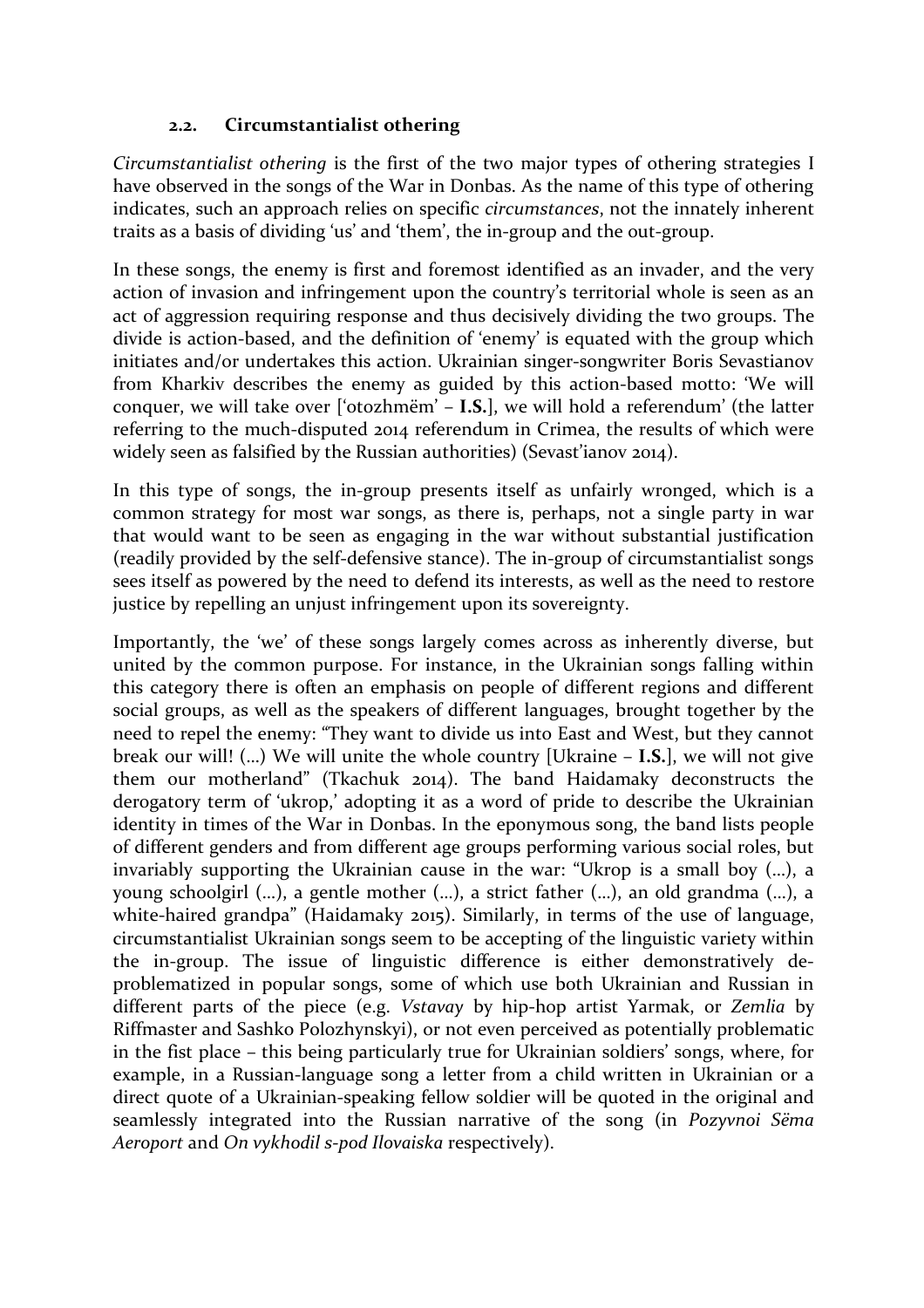Armed engagement with the enemy is perceived as something the in-group has no choice but to do, and whereas there is pride taken in being able to regain own territories or withstand the offensive, there is rarely any gloating involved with regards to enemy's defeats. Remarkably, circumstantialist songs rarely, if ever, specify what their interaction with the out-group would be in the post-conflict setting: there is no vision of the post-war future including the wartime enemy in any manner of role – even as defeated and humiliated. Instead, the underlying intention seems to be to disengage as much as possible from the out-group, and, following the conflict's resolution, to focus solely and primarily on the in-group's interests.

The out-group is seen as manipulated by its leaders who are perceived as the instigators of war and aggression. This, again, is not uncommon in the context of contemporary wars, and, as we will see, essentialist songs share this vision with regards to their opponents. However, circumstantialist songs place unparalleled emphasis on media manipulation within the out-group. This is particularly true to Ukrainian material (which constitutes the overwhelming majority of circumstantialist songs) referring to the power of Russian-controlled media narratives in the selfproclaimed republics, as well as within Russia itself. The media is seen as playing the decisive role in war, providing the very framework for it: "Our [war-time] Ukraine is just like a Russian soap opera, where there is no knowing how it will end and who has produced it" (Askold feat. Dionisieva 2014). There are also ample references to "lies and hatred of newspaper lines" (Riffmaster feat. Sashko Polozhynskyi 2015). This, however, is in some instances combined with the criticism of domestic media: "There are things Odin Plius Odin [a popular Ukrainian channel – **I.S.**] will not broadcast," a Ukrainian fighter bitterly remarks in his song (Semishkin 2016). The music videos for Ukrainian circumstantialist songs – particularly those non-professionally or semiprofessionally produced – almost inevitably feature fragments of particularly outrageous Russian news reports, the images of infamous TV presenter Dmitrii Kiselёv being among particular favourites.

We find the circumstantialist approach to othering used in the overwhelming majority of war songs produced by the Ukrainian side of the conflict. It is symptomatic that in 2018 Ukrainian Armed Forces have adopted the modernized version of the 1932 anthem of Ukrainian Insurgent Army (UPA) as its official marching song. Despite its recent popularity with the contemporary Ukrainian right-wing forces which display largely essentialist tendencies, the song itself is a classic example of a circumstantialist piece, as illustrated by its very first lines describing the emergence of resistance *in response* to aggression: 'We were born on a great hour, from the flames of war (…) – We were brought up in pain over Ukraine's fate' (Ukrainian Army Anthem 2017). The circumstantialist approach can also be observed in a small number of songs created in the DNR and LNR; however, as a rule, they display hybrid properties, demonstrating both characteristic circumstantialist traits and those typical for essentialist material<sup>4</sup>.

#### **2.3. Essentialist othering**

 <sup>4</sup> One of the few exceptions is the song *Ukraina* by Shum 027 and Koshka, which interprets the conflict in a distinctly circumstantialist manner. "You [Ukraine – **I.S.**] are attacking your brother [Donbas – **I.S.**], like Cain attacked Abel," claims the song, proceeding to present the ensuing war as an act of self-defense on behalf of the population of Donbas (Shum 027 feat. Koshka 2015).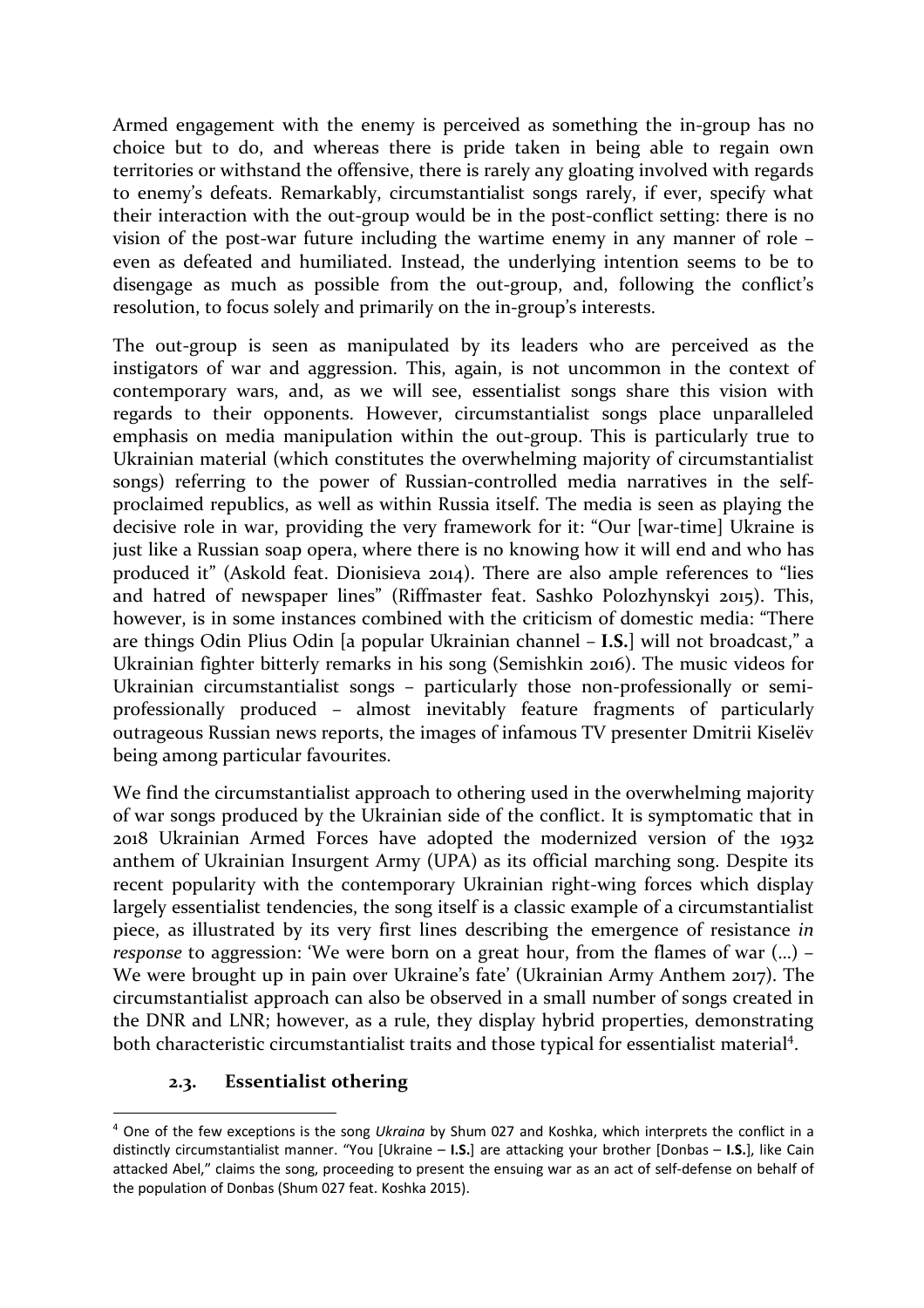The second type of othering commonly displayed in the songs about the War in Donbas is in many ways contrasting to circumstantialist approach described above. I call it *essentialist othering* due to the fact that it identifies 'the other' as in some way intrinsically different from the in-group. This difference is perceived and presented as something essential, characterizing the very core or nature of the other's being. The overwhelming majority of songs created in the DNR/LNR fall under this category, as well as many Russian songs about Donbas and a number of Ukrainian ones.

The essential trait creating the ultimate difference between 'us' and 'them' is presented as decidedly non-neutral. The core characteristic in question is understood and judged in moral and ethical terms, and when compared to the in-group, is ultimately equated to the difference between good and evil. The unconditionally 'evil' nature of the enemy provides a convenient vehicle for confirming the 'goodness' of the in-group and justifying its actions. Moreover, due to the conflict being presented as the battle between good and evil, it enables the in-group to assume a messianic position and to colour its message in a universalist didactic manner which is almost never seen in the songs adhering to the circumstantialist othering approach. The words 'dark' or 'evil' do appear in circumstantialist songs, where they most commonly characterize the situation of war itself or, occasionally, the leadership of the outgroup (for instance, in Ukrainian circumstantialist songs, Vladimir Putin is often labelled as evil). However, these traits are almost never interpreted as characterizing the whole population or even all the fighters of the enemy army.

Interestingly, in essentialist songs, this decisive essential difference between 'them' and 'us' is difficult to pin down in concrete terms. Whereas in the circumstantialist songs the enemy is identified very straightforwardly as someone who is conducting – and especially directing – acts of aggression, the essentialist material can be remarkably vague as to what makes the enemy into such. One would expect that with the level of demonization directed at the out-group in essentialist songs, these 'devils,' 'murderers,' 'moral degenerates' etc. would at least be made easy to identify. Certainly, there are political and ideological labels that help to single out the enemy, but upon closer analysis many of these turn out to be mere simulacra: floating signifiers without the signified – or, more accurately, with an almost inexhaustible range of substitutable signified. For instance, Russian essentialist songs regularly describe the enemy as 'fascists,' however, upon closer examination of the meaning of the term, it proves to be highly vague and devoid of any concrete signified. The fascists are largely understood as broadly right-wing (which, however, excludes any Russian right-wing ideologies) and, most certainly, anti-Russian<sup>5</sup>.

In fact, this aversion to anti-Russianness helps us to define the closest trait we can equate to goodness in the Russian essentialist songs. Goodness is Russianness: not merely as an ethnic or national characteristic, but as a complex symbolic construct incorporating a variety of elements. In her song *Russkii Marsh* (The Russian March), Russian singer-songwriter Zhanna Bichevskaia outlines an array of features perceived as the essential components of Russianness: from adherence to Russian Orthodox

 <sup>5</sup> It would be very interesting to see Andreas Umland's excellent 2005 comparative analysis of the concept of fascism in Russia and in the West updated to include the developments in the Russian use (or misuse) of the concept over the past decade (Umland 2005).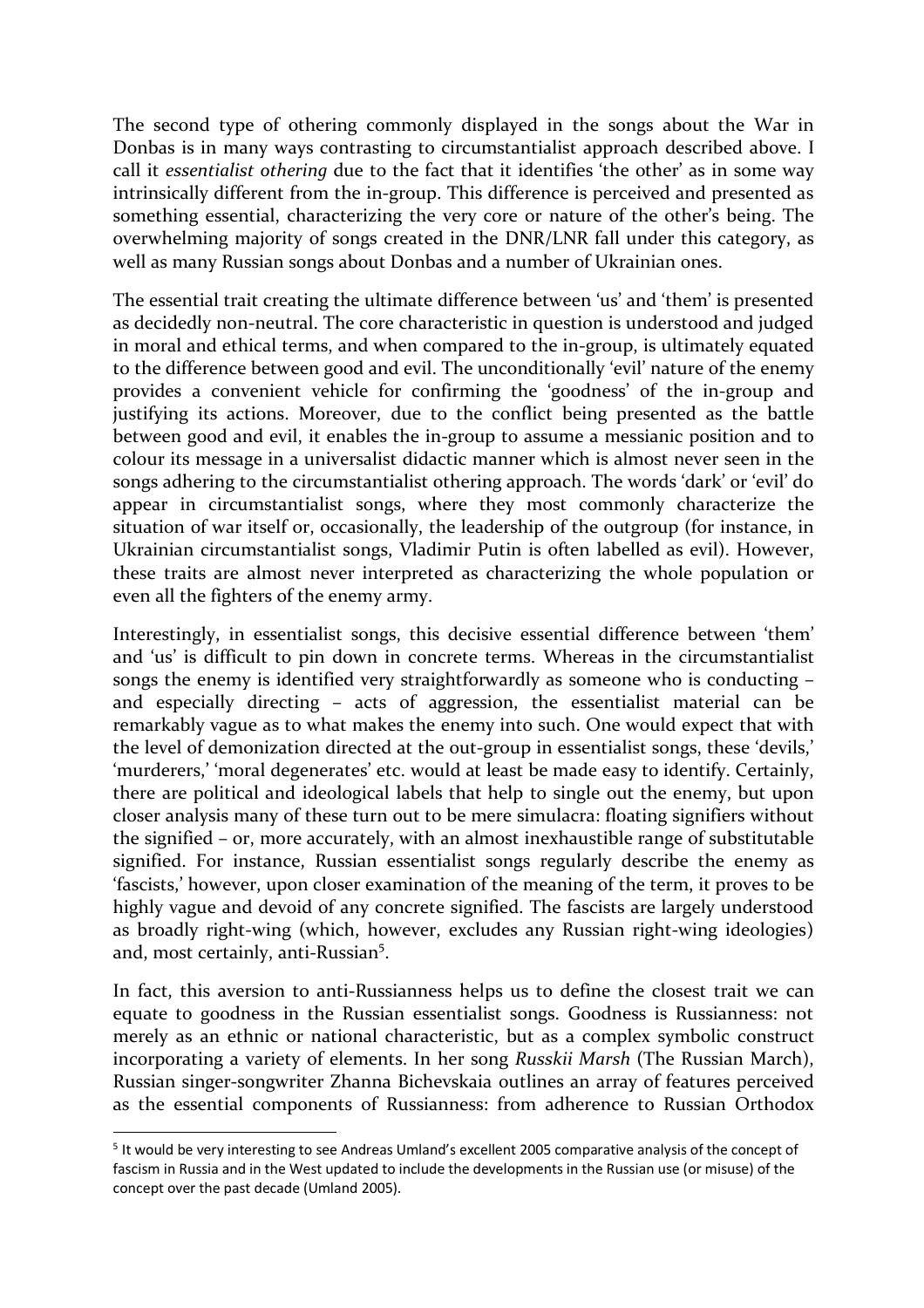Christian beliefs ("Russians march carrying the flag with the Saviour's image upfront"), to military might ("…through the multitude of defeated enemies"), to moral superiority ("…with hearts of highest quality"), to courage ("…without fear of bullets or wounds"), to resilience ("gathering all those not wiped out in war"), to defiance ("Russians spit on the rule of americas and europes "), to the vision of own messianic role ("Russians march and call upon all Slavs") (Bichevskaya 2016). With Russianness (=goodness) being understood this broadly, it is very easy to label as evil any individual or group displaying a variation or, indeed, expressing disagreement with any of the 'inherently Russian' traits. In the context of the War in Donbas, this issue becomes particularly pertinent due to the fact that Ukrainians are widely seen by the opposing parties as inherently Russian (or at least as 'brothers' of Russia), and so their insistence on conducting a separate existence and cultivating a separate identity is seen as not merely a rejection, but a betrayal of Russianness (which, then, automatically, makes them into anti-Christian, morally deficient, cowardly etc.). If Russianness is good, a-Russianness in any form becomes anti-Russian, and thus evil.

The tendencies displayed in Ukrainian essentialist songs largely mirror those described in the Russian example. Ukrainianness becomes more than an ethnic or national characteristic, but includes cultural and linguistic elements, emphasizes spiritual and religious components<sup>6</sup> and postulates inherent moral superiority (honour and bravery are seen as inherently Ukrainian). The main differences that can be observed between the Ukrainian and Russian essentialist material include the absence (or extreme rarity) of expansionist claims, as well as the lack of desire to ultimately claim the out-group as part of one's in-group. The enemy, similarly, tends to be characterized via symbolic constructs: for instance, Russians are often referred to as 'moskals' and supporters of Russian politics regardless of their ethnonational identification as 'vatnyks.' These terms, however, tend to be more concrete than 'fascists' in its Russian use. The closest Russian analogues of 'moskal' in the present context are 'ukr' and 'ukrop.' All these are ethnic slurs, carrying with them multiple negative connotations associated with particular group.

The perceived essential 'evilness' of the out-group also makes it possible to justify an alarming level of violence and aggression symbolically aimed at the enemy. While a fair number of songs employing circumstantialist othering retain a position of reluctant engagement and display a sentiment bordering on indifference beyond the required level of resistance, in the 'essentialist' songs we see an entirely different approach.

The image of the enemy itself is amplified and thoroughly dehumanized. For this, either or both of the two strategies is usually employed: most commonly, the enemy group is described in an overly generic manner as half-abstract (but potent) evil, without any specifics given; sometimes, though, the focus is shifted, reversely, towards very particular imaginary displays of sadistic violence ascribed to specific individuals within the enemy group. An example of the latter can be found in the song *Vstavai* 

 $6$  It should be noted that Ukrainian essentialist material is usually vaguer in its religious stance, emphasizing faith and God, but rarely specifying further. This might be due to the fact that Ukraine includes not only Ukrainian Orthodox community, but also a Russian Orthodox and a Greek Catholic Christian ones.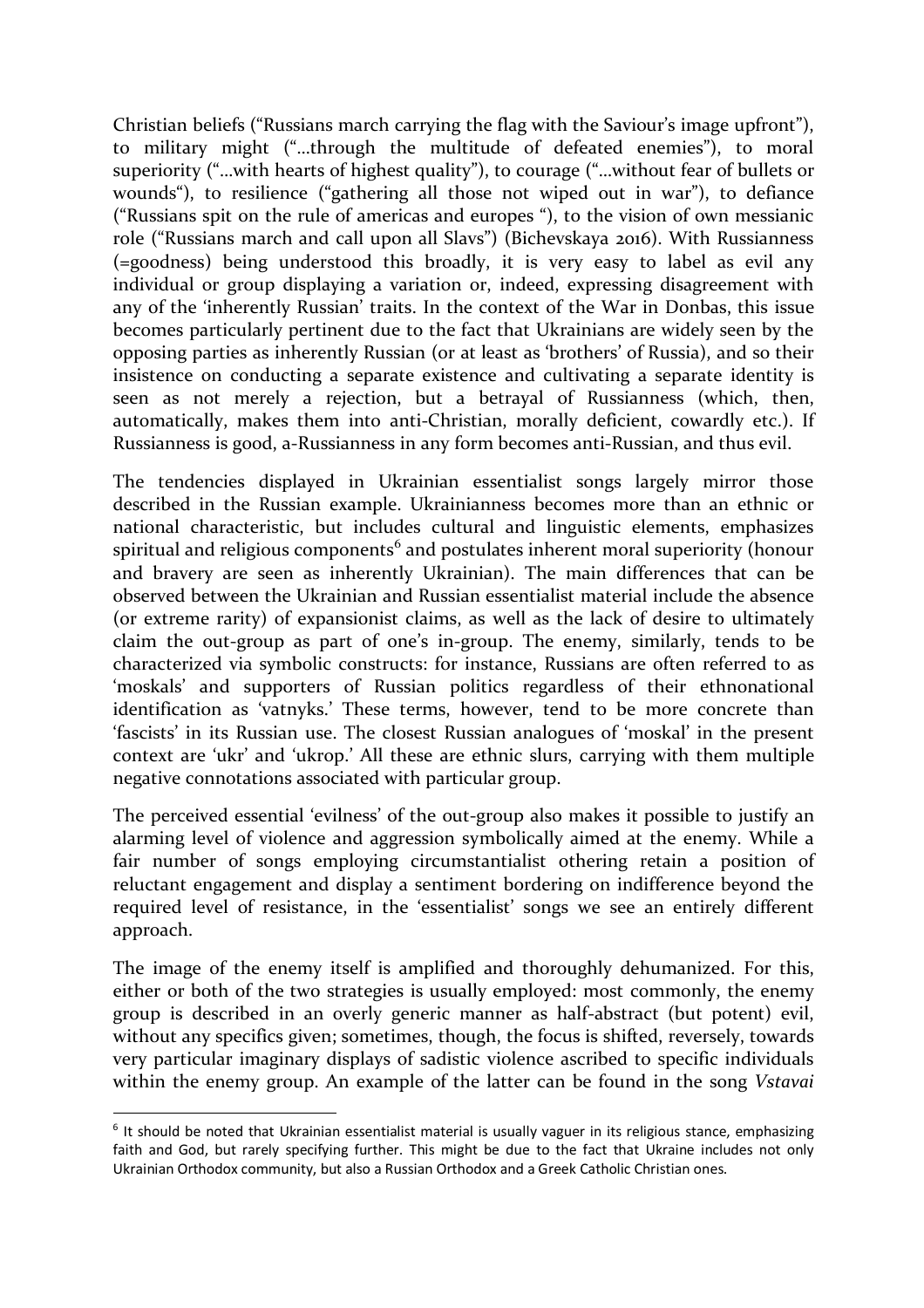*Donbass* (Rise, Donbas) – "Mom, just like in 1941, demons have come to us from the West. They shoot into our wives and mothers, they burn people alive" (Kuba 2014), as well as in multiple songs by the singer-songwriter Vladimir Sosedov<sup>7</sup> – "They [Ukrainian soldiers – **I.S.**] came and broke the door. They have cut father with the knife, down to his feet, and have tied my mother and my brother to the concrete block with barbed wire" (Sosedov 2015). It is worth mentioning that many of the non-Ukrainian songs featuring the most blood-curdling descriptions of violence are created by people who know about the conflict largely or solely from the media reports and circulating rumours. Ukrainian essentialist songs largely tend to adhere to the strategy of generalization: there are few, if any, Ukrainian songs containing graphic descriptions of violence (perhaps, due to relatively low levels of state propaganda in Ukraine compared to neighbouring Russia, as well as different means of propaganda utilized). All in all, both strategies – that of extreme generalization and that of relishing the gory details – do the job of dehumanizing the out-group, which in turn provides ample justification and prepares fertile ground for the next step: a call for, or a description of, the violent response and the restoration of the status quo.

### **2.4. Comparative aspects**

### **2.4.1. Desired conflict resolution and perception of time**

The yearning for the restoration of a status-quo situation is an impulse shared by both the circumstantialist songs and the essentialist ones. Understandably, their vision of what the status quo is completely different. Interestingly, however, this difference is expressed not only in expecting a certain party to prevail in the conflict, but also in the scale of the timeframe applied.

Circumstantialist songs tend to focus more on the immediate precursors to the conflict, identifying the outbreak of the war as the turning point and, consequently, seeing the return to the pre-war condition (perhaps, with some improvements, such as the lessened influence of a political adversary) as a desired outcome and as a statusquo situation. Contrarily, the essentialist songs usually tend to view things within a much broader and less definite timeframe. The immediate pre-war situation is often perceived as already unbalanced (in most cases, not in favour of the in-group), and so restoring the status quo means not merely returning to the pre-war state, but reverting the situation to a more desirable (often semi-imaginary) reference point in the past.

<sup>&</sup>lt;sup>7</sup> When dealing with the DNR and LNR material, it can be extremely difficult to identify where a certain performer or author of the lyrics comes from. This is the case with Vladimir Sosedov, who might or might not be Russian. His web page on the popular Russian poetry resource stihi.ru, as well as several other web pages he curates, including his YouTube channel, do not identify his location. This is quite common in the context of the DNR and LNR separatist movements being presented as grassroots ones, whereas Russia's role is carefully cultivated as that of a mere political ally of the self-proclaimed republics (under the premise of supporting their struggle for independence), not the conflict's instigator and its direct participant. In the cultural context, this means that a lot of propaganda material coming from Russia is presented as local. Doubtlessly, though, as our preliminary findings indicate, a lot of songs about Donbas, including some of the most violent and emotional ones, are created outside this region – many of them in Russia, where the War in Donbas has become a media staple.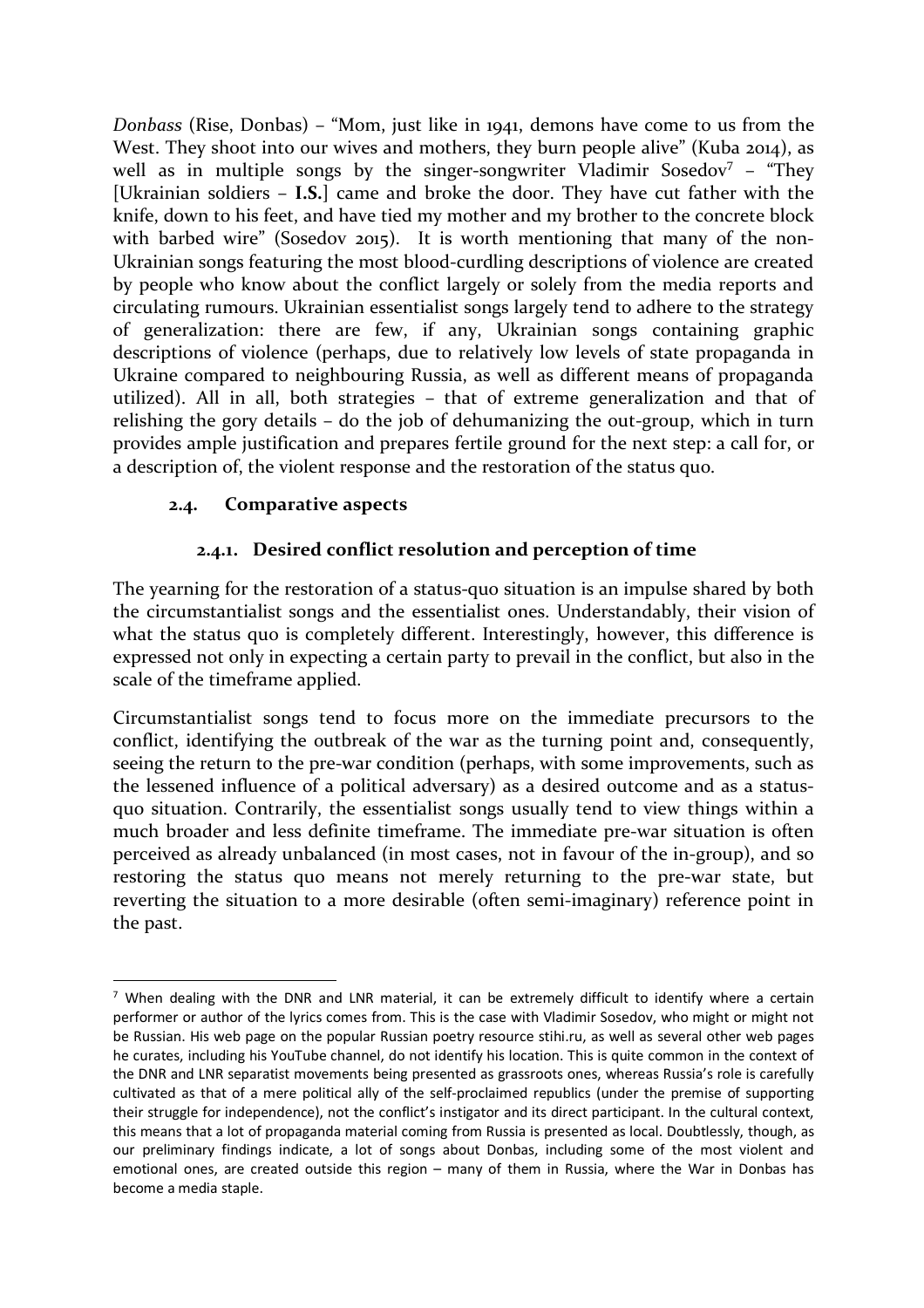Whichever party in the conflict employs the essentialist approach in the songs, it usually hearkens back to its (real or imaginary) time of particular political strength and influence in the larger region as a reference point and a status-quo state of things. Thus, for instance, Ukrainian essentialist songs will often refer to the strength of the Cossack state as something that needs to be symbolically recreated in modern Ukraine. The song *Povstanets* by Ukrainian performers Komu Vnyz and Arsenii Bilodub is characteristic in this respect, as it constructs an overarching historical narrative, connecting the images of Ukrainian fighters against the oppressors across different eras (this is also typical for the metahistorical view characterizing essentialist songs): from the Cossack leader, to the Haidamak rebel, to UPA fighter, to contemporary Ukrainian soldier fighting in Donbas (Komu Vnyz 2015). Such metahistorical approach is similarly present in the way the enemy is characterized. For instance, it is common to have the essentialist songs refer to all of the Ukrainian soldiers or, indeed, the Ukrainian government as 'Banderovtsy' – that is the followers of Stepan Bandera, the controversial head of the Ukrainian pro-independence movement in the mid-20<sup>th</sup> century, regardless of their sentiment towards Bandera himself or, indeed, the nationalist agenda.

It is worth mentioning, however, that Ukrainian essentialist material rarely, if ever, postulates the in-groups desire to dominate the broader region, while this is certainly almost always the case with the DNR/LNR and Russian essentialist songs. While the former seem to be focused on self-sufficiency and independent status of the in-group, the latter displays a heavy trend for the in-group envisioning itself as the dominant power in the region. In her *Russkii Marsh* Zhanna Bichevskaia summarizes and replicates the vision of the official Russian propaganda narratives, also repeatedly reproduced in the essentialist war songs: "The Russians are coming to remind the Russians who they are. (…) The Russians are coming to protect not just the Russians. (…) The Russians are coming to help our beloved army" (Bichevskaia 2016). DNR/LNR songs, in particular, will often refer to the historically vague or unfounded symbolic entities (essentially, simulacra) of Velikaia Rus' (Great Rus') and Russkii Mir (Russian World) as the vision of the desired balance of power to be restored: "Russian World is awaiting its heroes, Novorossiia! Fate is giving you your chance, Novorossiia! (…) Russia is forever with you, [and] you will soon come back home, glorious Donbass, Russian Donbass" (Kontrrevolutsiia 2015).

As already indicated above, Russian essentialist songs tend to have a messianic tone. Russia, in them, is often perceived as the leader of the Slav world with a mission to unite the Slavs (or at least the Eastern Slavs, perceived as essentially Russian) within the megaregional entity of the new Rus' (still replicating the Russian identity, albeit on a different scale). The narrative of reabsorption is particularly powerful: for example, the absolute majority of DNR/LNR songs, even those promoting a separate regional identity for Donbas, necessarily mention Russia, speak of Donbas identity as a Russian identity and prophesize the inevitable return of Donbas (and in some cases, - of Ukraine as a whole) to the bosom of Russia: "Kharkov, Odessa and Kherson will rise: yet again, we are one with Russia. Never again will the fascist style be in fashion on the yellow fields of Ukraine" (Pesnia Opolchentsev Donbassa 2015). The vagueness in the definition of the enemy, discussed in more detail in the paragraph 2.3, serves the narrative of reabsorption well and plays an important communicative purpose. By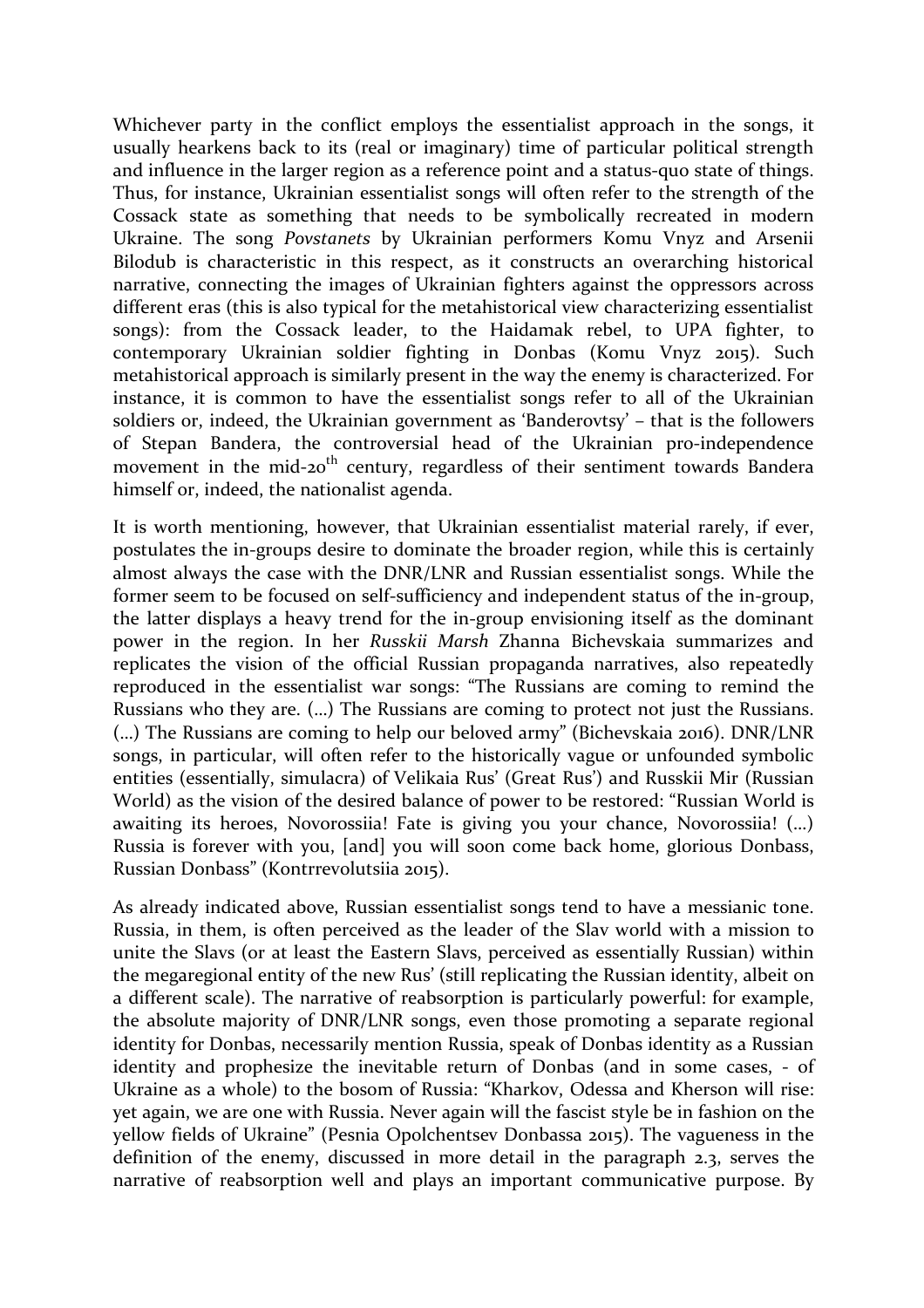describing the enemy in broad terms, such narrative provides enough flexibility for someone belonging to the out-group to choose sides: identifying either with the messianic Russia or with the 'fascist junta'. Drawing a more concrete line between 'us' and 'them' would make recruiting 'them' to identify as 'us' impossible. Contrastingly, circumstantialist songs (most of them Ukrainian) can afford to draw a clear actionbased distinction between the in-group and the out-group, as they don't harbour an intention to assimilate any of the out-group's member: on the contrary, the impulse is to disengage from the out-group as much as possible.

# **2.4.2. Leadership and authority**

A similarity exists between the way both 'circumstantialist' and 'essentialist' songs present the out-group (the enemy) as being confused and manipulated by the political leadership. However, despite this general outward similarity, there are two key differences in how the role of political leadership is perceived in these two major types of songs.

The first distinction lies in the attitude to the official leadership or higher authority. The circumstantialist songs place no trust in those. Their narrative seems to move in the world where unity occurs on the grassroots level within the communities, and this is also how agency is channelled. Moreover, whenever the mentions of higher-ranked political figures – remarkably, not just the enemy ones, but the domestic ones as well – do occur, such mentions are almost inevitably treated sceptically and critically. Such an attitude, for instance, is characteristic – albeit to a different degree – both for the mentions of Vladimir Putin and of 'Porokh', the Ukrainian President Petro Poroshenko, in the songs of Ukrainian fighters in Donbas<sup>8</sup>. Conversely, most of the essentialist songs, partly due to their didactic messianic tone seem almost obliged to promote their official leadership while condemning the leaders of the enemy.

It is by no means an accident that propaganda songs from the DNR, LNR, and, no doubt, beyond, use exclusively essentialist othering, as it enables to radically simplify the song's message thus potentially amplifying its impact. In the DNR and LNR material, this glorification of leaders is often exaggerated to absurd levels. A number of songs provide the listener with long lists of 'good' leaders, who are not merely referenced as already known, but are meticulously named – as if for the purpose of memorizing. Often, both real first and last names are given, sometimes along with their call name and military rank: "Aleksei Mozgovoi, our brigade commander, has finished his work for the Russian Donbass. (…) Our brother ataman Pasha Drёmov, the romantic of war, has finished his work. (…) Another brother, commander of battalion Arsen "Motorolla" has finished his work, has finished it for all of us" (Razum 2016). Clearly, such propaganda songs are meant to be used as a tool of promotion for the region's militia leadership. On the contrary, whenever in the circumstantialist songs the names of actual people come up, they are almost exclusively those of common soldiers or volunteers – often known in person to the author, not of the highranking officers or politicians. For instance, in the Ukrainian song *Pozyvnoi Sёma*

<sup>&</sup>lt;sup>8</sup> "What should we care, Seryi? Porokh said we had a ceasefire – [and yet] chanson of bullets is drumming on the railing" (Semishkin 2016)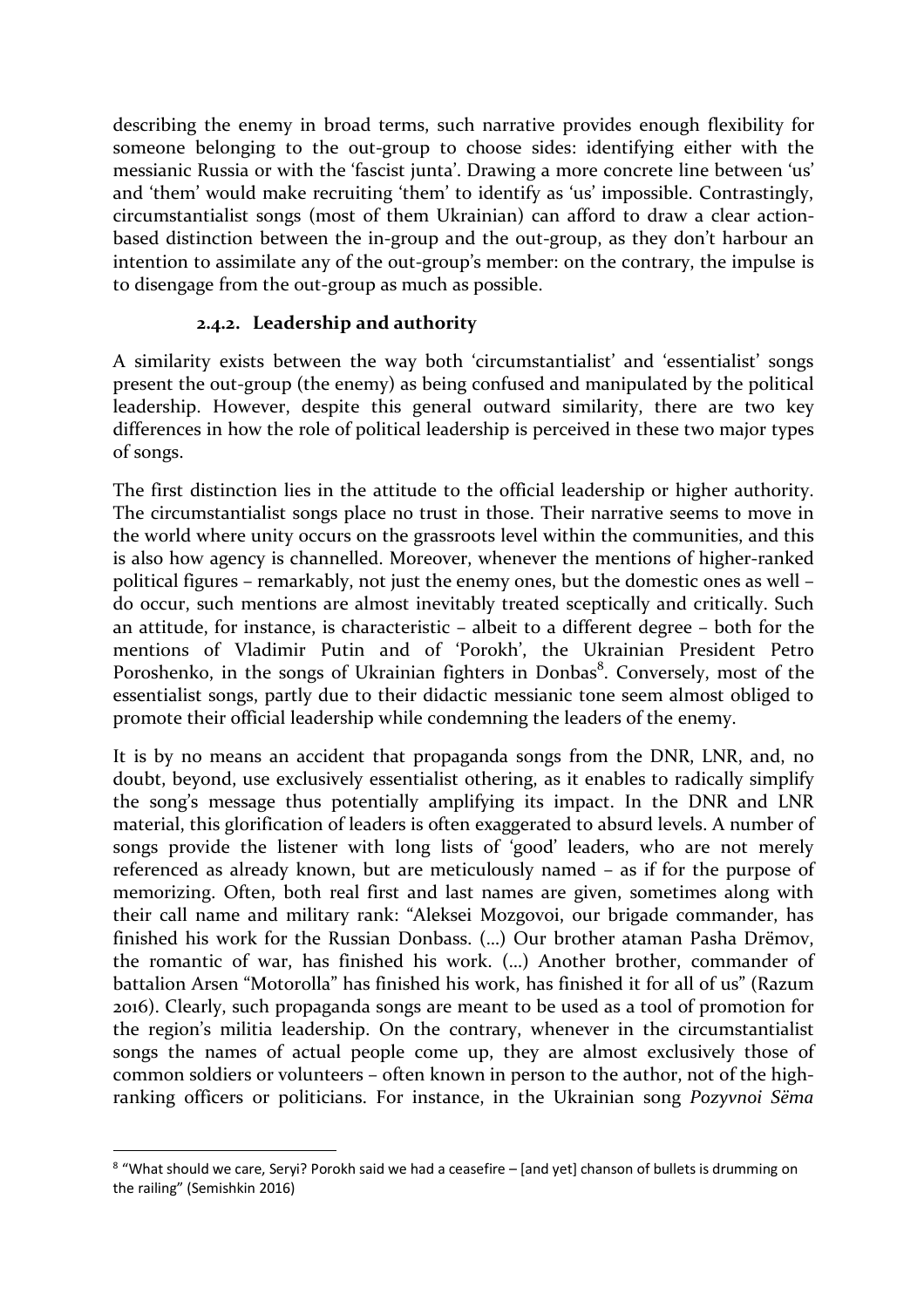*Aeroport* (Call name Sёma Aeroport) the name is that of one of the Donetsk airport's defenders (Semishkin 2016).

The glorification of figures of political and military leadership in essentialist songs differs radically from the weary indifference or, in many cases, open criticism of domestic authorities common for circumstantialist songs. The already cited song *Sёma Aeroport*, while describing the long-raging battle over Donetsk airport, also clearly expresses disdain towards domestic authorities: "Somewhere in the sky there is a plane flying by. Above our heads, the [Ukrainian] MPs [are traveling] to a resort, to Maldives, among the bathing suits and shorts, leaving below the [Donetsk] airport" (Ibid). Similarly, Ukrainian singer Sashko Polozhynskyi emphasizes that the soldiers fight not because they are told to do so by the country's leadership, but for their families and their homeland: "Yet another well-fed face [appears] on the TV, [expressing its] 'grave disappointment and deep concern'. I am not here [on the frontline – **I.S.**] for them, but for my wife and my kid, and for the land called Ukraine."

# **3. Conclusion: the clash of identities**

The dynamics of group identities as expressed and reflected in the songs of the Donbas War offer an interesting perspective on the dynamics in the broader region, presenting a picture quite different from the traditional views on the postcolonial dynamics of the Ukrainian-Russian political relationship.

### **3.1. Colonial vs. post-colonial outlook**

Crucially, the War in Donbas is a war waged between a former colonizer – Russia, and a former colony – Ukraine, albeit in Russia's case this involves the country rhetorically distancing itself from the conflict and employing proxies – the pro-Russian separatists from the east of Ukraine. Russia's involvement far exceeds the limits of what could be considered a neocolonial approach, which usually shuns direct physical violence<sup>9</sup>, using the subtler, non-violent means of influence in order to relegate the decolonized groups to a shared symbolic ghetto.

It is, therefore, no surprise that the rhetoric employed in the overwhelming majority of the songs created in Russia is based on the essentialist approach to othering. This is also the case for the songs coming from the territories of the so-called DNR and LNR, de-facto controlled and occupied by Russia. The messianic tone of these songs, their message of desired re-absorption and assimilation, as well as the isolationist megaregional identity they express are consistent with the self-presentation of the metropole further channeled through its subjugated territories. This is not the postcolonial retreat into awkward apologies or the rhetoric of overt neocolonial othering, but very much a return to straightforward colonial bombast. Russia's *colonial approach* is completely in line with essentialist othering in terms of its emphasis on an inherent essential difference between them, perceived as 'naturally' resulting in the superiority/inferiority dynamics. The colonial object's only chance for redemption is presented as laying in eventual reabsorption into the colonial structure in an inferior

 <sup>9</sup> Certainly, it is worth bearing in mind that despite this avoidance of direct physical violence, the harm caused through neo-colonialist politics – even without resorting to weapons – is often no less substantial, and in some cases perhaps even more deadly.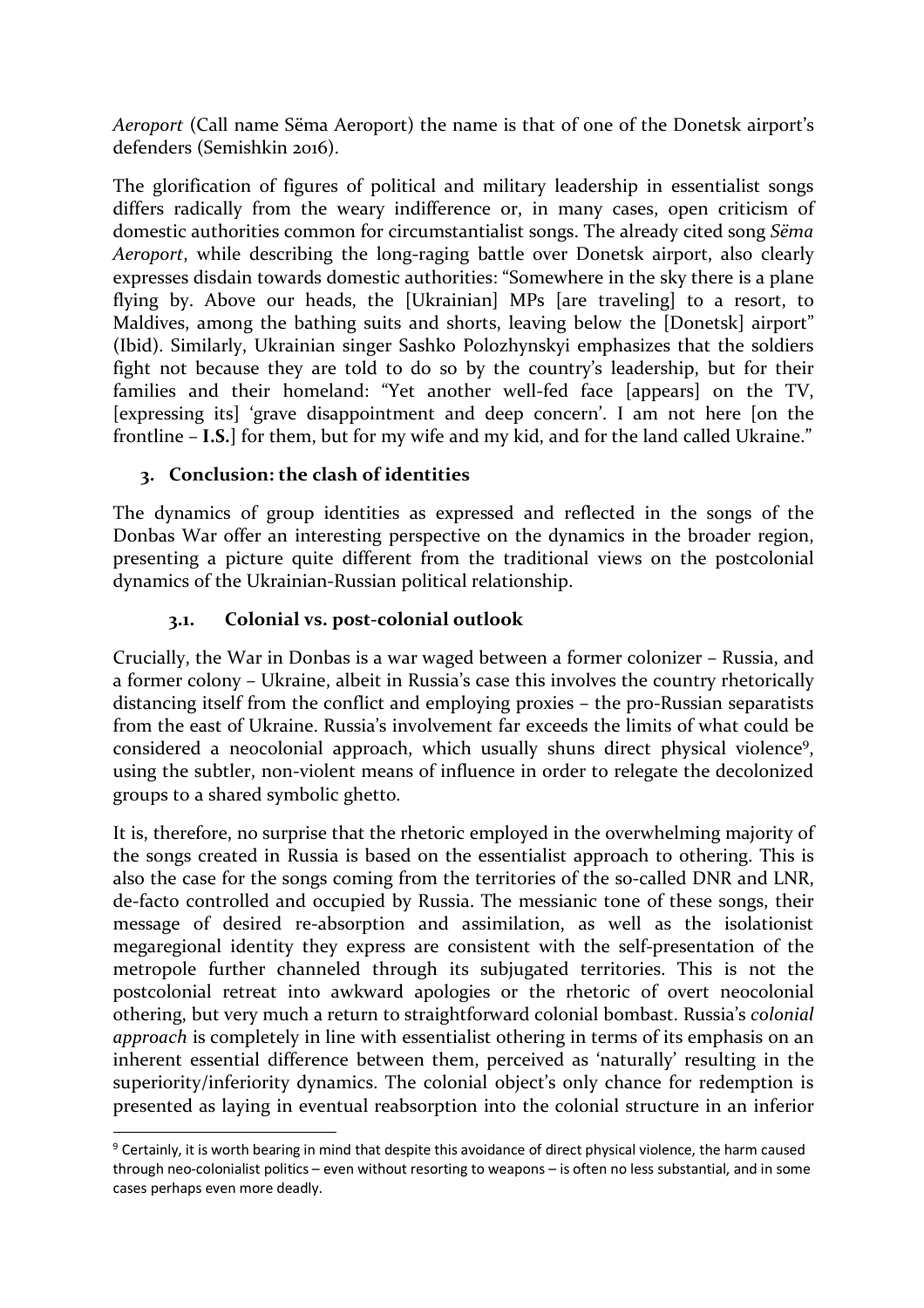position, i.e. accepting a hybrid identity of a Russian still – but a lesser Russian, the subject of empire.

In this respect, it is interesting to note that the overwhelming majority of Ukrainian material (excluding that currently produced in the occupied territories) is, on the contrary, displaying all the signs of *postcolonial* desire to disengage from the former metropole. This intention is very much consistent with the circumstantial approach to othering most commonly encountered in these songs. The vision is clearly that of the absence of any shared future with the colonizer; and the violent engagement with them is largely perceived as a necessary, but thoroughly unpleasant duty – something, putting the end to which will be very welcome. Significant, in this respect, is the selfpresentation and self-perception of Ukrainians as a diverse community (culturally, ethnically, linguistically), which serves as a powerful decolonizing tool, reversing the process of subalterns having often been lumped together into the supposedly uniform group.

# **3.2. Top-down vs. bottom-up approach**

The stark difference in the way these communities see each other and themselves is likely related to the different identity-shaping dynamics prevalent in the two societies. As indicated by my research findings, top-down dynamics in shaping identities plays a prominent role in Russia. As evidenced by the songs coming from Russia and from the self-proclaimed republics de-facto under Russia's rule, which almost uniformly express unwavering respect for the rule of benevolent authorities, such complacency seems to be a prerequisite for being granted an ability to speak at all.

It is unlikely that the quantity of songs disrupting the essentialist pattern is really as miniscule as we were able to observe or that it precisely reflects the share of population holding the views differing from the official narratives. However, it is, indeed, likely that expressing such alternative views in the Russian heavily-controlled cultural and media-space is much more complicated and problematic, which means that they might often remain unspoken. Contrastingly, most of the Ukrainian material indicates that bottom-up dynamics prevail in the identity-shaping processes in contemporary Ukraine. This conclusion can be drawn both from frequent open expressions of criticism aimed at authorities, as well as from the emphasis on the power of community recurrent in the Ukrainian songs.

# **3.3. Rigid identities with shifting borders vs. fluid identities**

Another distinct difference yielded by my research material can be summed up as that between more fluid identities prevalent in Ukraine and more rigid identities characteristic for Russia and the territories under its de-facto control. The modifier 'more' is crucial for understanding this difference in correct terms, because, as I've already briefly mentioned in the beginning of this article, the war tends to rigidify identities within the affected communities, pushing them towards perceiving any inbetween representations – those not quite belonging to 'us' or 'them,' or undermining the dominant perception of 'us' and 'them' – as suspicious and dangerous. Nonetheless, this taken into account, it still leaves us with those identities expressed in the DNR, LNR and Russian material being much more set and inflexible compared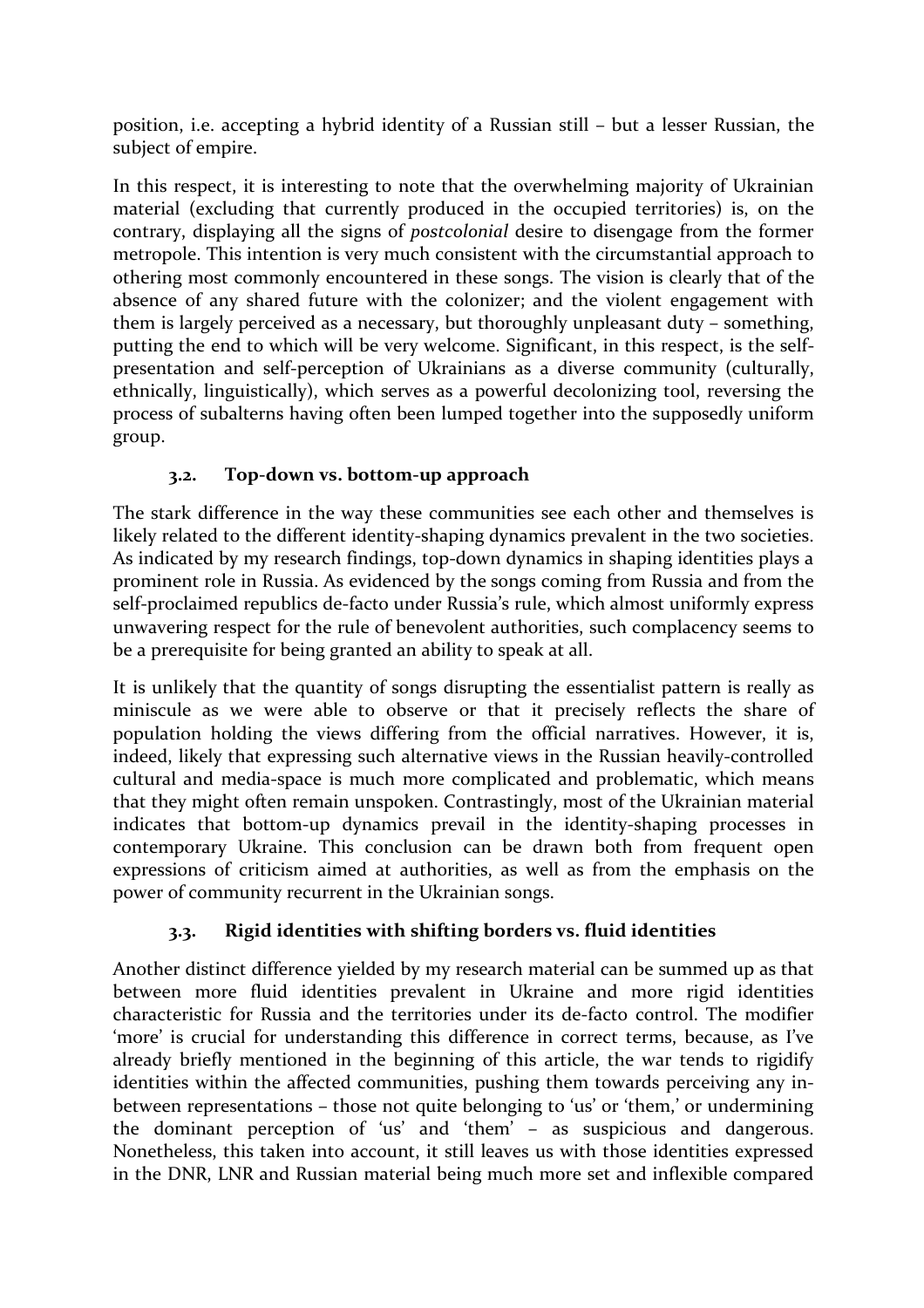to those represented in the Ukrainian material. However, crucially, these rigid extreme identities of an evil out-group and a good in-group have shifting borders, which means that they can readily include or exclude people from the grey space in-between depending on the choices those make (the purpose of essentialist songs, of course, is to prompt people to make the 'right' choices – that is join the in-group).

Whereas the essentialist approach to being Russian seems to make one destined to perceive things in a certain manner and behave in a certain way (thus fulfilling one's Russian 'destiny'), the circumstantialist Ukrainian identity means that while uniformity is undoubtedly demanded in one's love for one's country and one's active role in protecting its interests, many other aspects of identity (its regional, cultural, linguistic, gender components) remain open to variation. While some such variations still often do cause disagreement within the community, there is certainly a sense that these issues are open to public debate, and that, in fact, such debate is encouraged. In the Russian case, the 'Russianness' tends to not be seen at all as something up for discussion.

# **3.4. Reconciling the differences**

As a result, it appears that the parties engaged in this war at present exist in two entirely different cultural and world-view paradigms, which not only greatly complicates the matter of ending the War in Donbas, but also puts into question the very possibility of future peaceful co-existence. As indicated by our research, whereas Ukrainian society at present tends to form more fluid identities in a bottom-up manner and to seek post-colonial disentanglement from the former metropole (Russia), Russian society is more readily characterized by rigid identities cultivated in a top-down way and tends to exercise a typical colonial view onto the neighbourly territories, including those of Ukraine. It remains to be seen, how and if these two approaches can be reconciled.

#### **References**

#### **a. Primary sources:**

Askold feat. Dionisieva. 2014. *Ukraïna ponad use* [YouTube video], 6<sup>th</sup> July 2014 <https://www.youtube.com/watch?v=BoJb1rUXp3A> [accessed 1<sup>st</sup> November 2018]

Bichevskaia, Zhanna. 2016. *Russkie idut (Russkii marsh)* [YouTube video], 28th Nov 2016 <https://www.youtube.com/watch?v=CMzTIyJUTnE&t=141s> [accessed 1 st November 2018]

Haidamaky. 2015. *Ukrop* [YouTube video], 24th Jun 2015 <https://www.youtube.com/watch?v=0XLC3pXtKV0> [accessed 2<sup>nd</sup> November 2018]

Kontrrevolutsiia. 2015. Eto Donbass [YouTube video], 3rd Jan 2015 <https://www.youtube.com/watch?v=wKLfn3MIpMc> [accessed 1<sup>st</sup> November 2018]

Komu Vnyz. 2015. *Povstanets* [YouTube video], 31st Mar 2015 <https://www.youtube.com/watch?v=rpOnd7U4cRU> [accessed 1<sup>st</sup> November 2018]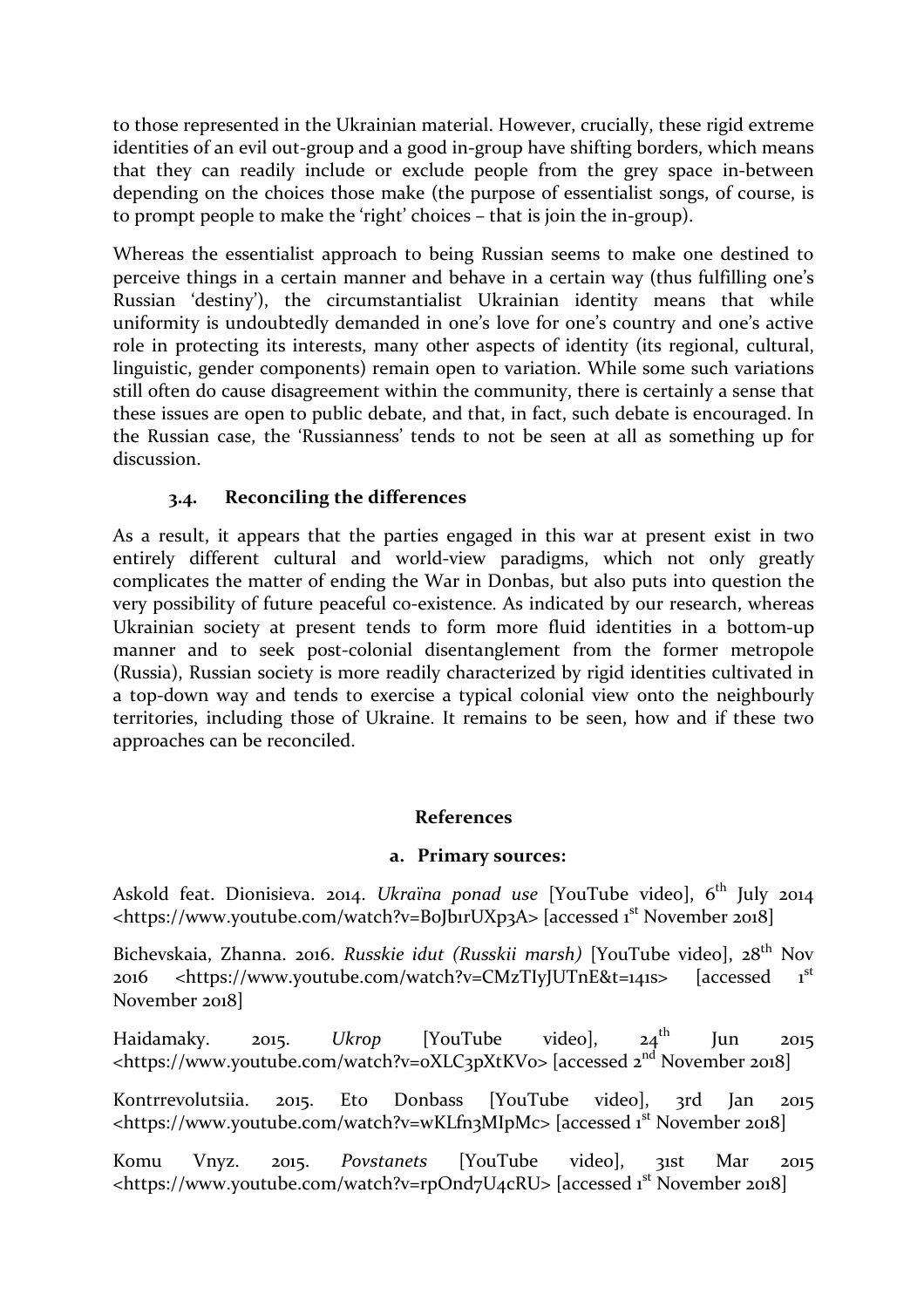Kuba. 2014. *Vstavai Donbass* [YouTube video], 14th May 2014 <https://www.youtube.com/watch?v=NjoRhx1CKUg> [accessed 1<sup>st</sup> November 2018]

Liniia Mannerheima. 2018. *De tvoiia liniia?* [YouTube video], 7<sup>th</sup> Mar 2018 <https://www.youtube.com/watch?v=Gbv5ZQ\_eUbQ> [accessed 24<sup>th</sup> October 2018]

Liutyi, Orest. 2016. *Rosiian v Donbase net* [YouTube video], 25<sup>th</sup> Apr 2016 <https://www.youtube.com/watch?v=G1gYsXpgbnk> [accessed 24th October 2018]

On vykhodil s-pod Ilovaiska. 2016. [YouTube video], 31<sup>st</sup> Jan 2016 <https://www.youtube.com/watch?v=IO0TBJ95SG0> [accessed 2nd November 2018]

*Pesnia Opolchentsev Donbassa*. 2015. [YouTube video], 31st January 2015  $\lt$ https://www.youtube.com/watch?v=G1gYsXpgbnk> [accessed  $2^{nd}$  November 2018]

Razum, Roman and the Novorossiia Ensemble. 2016. *Rabotaite, brat'ia* [YouTube video], 27th October 2016 <https://www.youtube.com/watch?v=Faji89L6x4w> [accessed 1<sup>st</sup> November 2018]

Riffmaster feat. Sashko Polozhynskyi. 2015. Zemlia [YouTube video], 25<sup>th</sup> Apr 2016 <https://www.youtube.com/watch?v=-pvdiEROleY> [accessed 1<sup>st</sup> November 2018]

Semishkin, Vladimir. *Pozyvnoi Sëma Aeroport*. 2016 [YouTube video], 25<sup>th</sup> Apr 2016 <https://www.youtube.com/watch?v=HPwvrojZtvU> [accessed 15<sup>th</sup> Apr 2016]

Sevast'ianov, Borys. 2014. *Eto, detka, Rashizm* [YouTube video],  $11<sup>th</sup>$  July 2014 <https://www.youtube.com/watch?v=8LDsIrDbfoo> [accessed 1<sup>st</sup> November 2018]

Shum 027 feat. Koshka. 2015. *Ukraina* [YouTube video],  $11<sup>th</sup>$  Nov 2015 <https://www.youtube.com/watch?v=pqA\_9X1MbxE> [accessed 1<sup>st</sup> November 2018]

Sosedov, Vladimir. 2015. *Pod Slavianskom* [YouTube video], 19<sup>th</sup> March, 2015. <https://www.youtube.com/watch?v=ULhUneS1l8c&t=193s> [accessed 1<sup>st</sup> November 2018]

Tkachuk, Iryna. 2004. *Razom i do kintsia* [YouTube video], 2nd July, 2014  $\frac{1}{\text{https://www.voutube.com/watch?v=2 TOSOdLzis}$  [accessed  $2^{nd}$  November 2018]

*Ukrainian Army Anthem.* 2017. [YouTube video], 17<sup>th</sup> Dec 2017 <https://www.youtube.com/watch?v=RgdANpB9PnY> [accessed 1<sup>st</sup> November 2018]

#### **b. Secondary sources:**

Anderson, Benedict. 1991. *Imagined Communities: Reflections on the Origin and Spread of Nationalism* (London: Verso)

Bauman, Zygmunt. 2001. 'Identity in the Globalizing World', *Social Anthropology*, Vol. 9, Issue 2, pp. 121–129

Brubaker, R. and F. Cooper. 2000. 'Beyond Identity', *Theory and Society*, Vol. 29, №1, Feb., pp. 1–47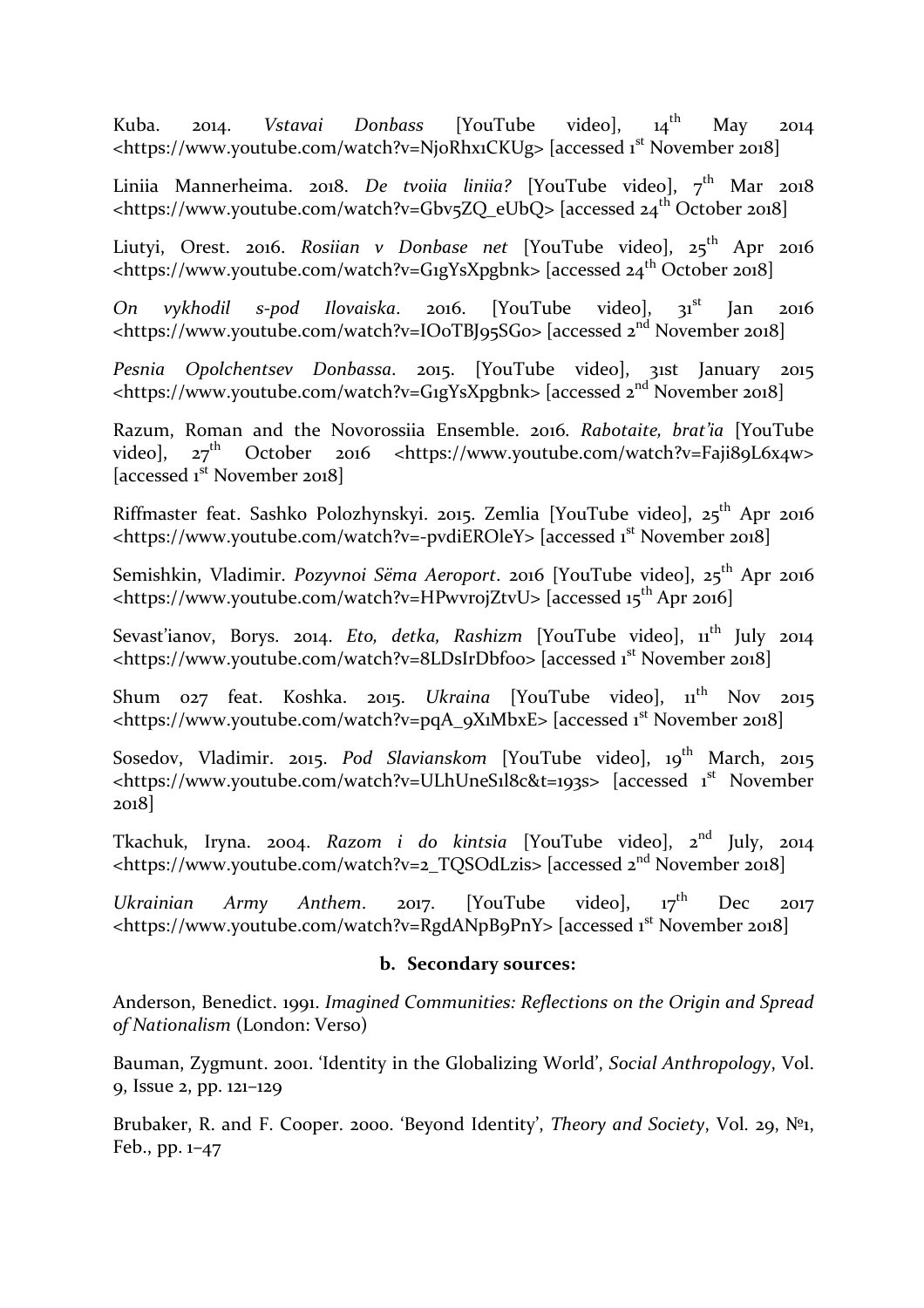Brubaker R. 2002. 'Ethnicity without Groups', *European Journal of Sociology*, Issue 2, pp.

163–189

Frith, Simon. 1996. 'Music and Identity', in *Questions of Cultural Identity*, ed. by Du Gay Hall and Stuart Hall (London: Sage), pp. 108–127

Jensen, Sune. 2011. 'Othering, identity formation and agency', *Qualitative Studies*, Volume 2, Issue 2, pp. 63–78

Machin, David. 2010. *Analysing Popular Music* (London: Sage)

Mackenzie, C. and J. Poltera. 2010. 'Narrative Integration, Fragmented Selves, and Autonomy', *Hypatia, 25*(1), pp. 31–54

Middleton, Richard. 2002. *Studying Popular Music*. (Milton Keynes, Philadelphia: Open University Press)

Oushakine, Serguei Alex. 2011. 'Emotional Blueprints: War Songs as an Affective Medium', in *Interpreting Emotions in Russia and Eastern Europe*, ed. by Mark D. Steinberg and Valeria Sobol (Dekalb, Illinois: Northern Illinois University Press), pp. 248–276

Oushakine, Serguei. 2013. 'Remembering in Public: On the Affective Management of History', *Ab Imperio*, January, pp. 269–302

Payne, Kenneth. 2015. 'Social Identity in War', in *The Psychology of Strategy: Exploring Rationality in the Vietnam War* (New York: Oxford University Press), pp. 53–88

Ricoeur, Paul. 1991. 'Narrative Identity', *Philosophy Today*, 35:1, Spring, pp. 73–80

Sommers, Margaret. 1994. 'The Narrative Constitution of Identity: A Relational and Network Approach', *Theory and Society*, October, Volume 23, Issue 5, pp 605–649

Steele, Meili. 2003. 'Ricoeur versus Taylor on Language and Narrative', *Metaphilosophy*, 34(4), pp. 425–446

Strawson, Galen. 2004. 'Against Narrativity', *Ratio (new series)*, XVII, 4 December, pp. 428–452

Tajfel, H. and J. Turner. 1979. 'An Integrative Theory of Intergroup Conflict' in *The Social Psychology of Intergroup Relations*, ed. by W. G. Austin and S. Worchel (Monterey, CA: Brooks/Cole), pp. 33-37

Treitler, Leo. 1997. 'Language and the Interpretation of Music' in *Music & Meaning*, ed. by Jenefer Robinson (Ithaca, London: Cornell University Press), pp. 23–56.

Umland, Andreas. 2005. 'Concepts of Fascism in Contemporary Russia and the West' in *Political Studies Review*, Vol.3, pp 34–49.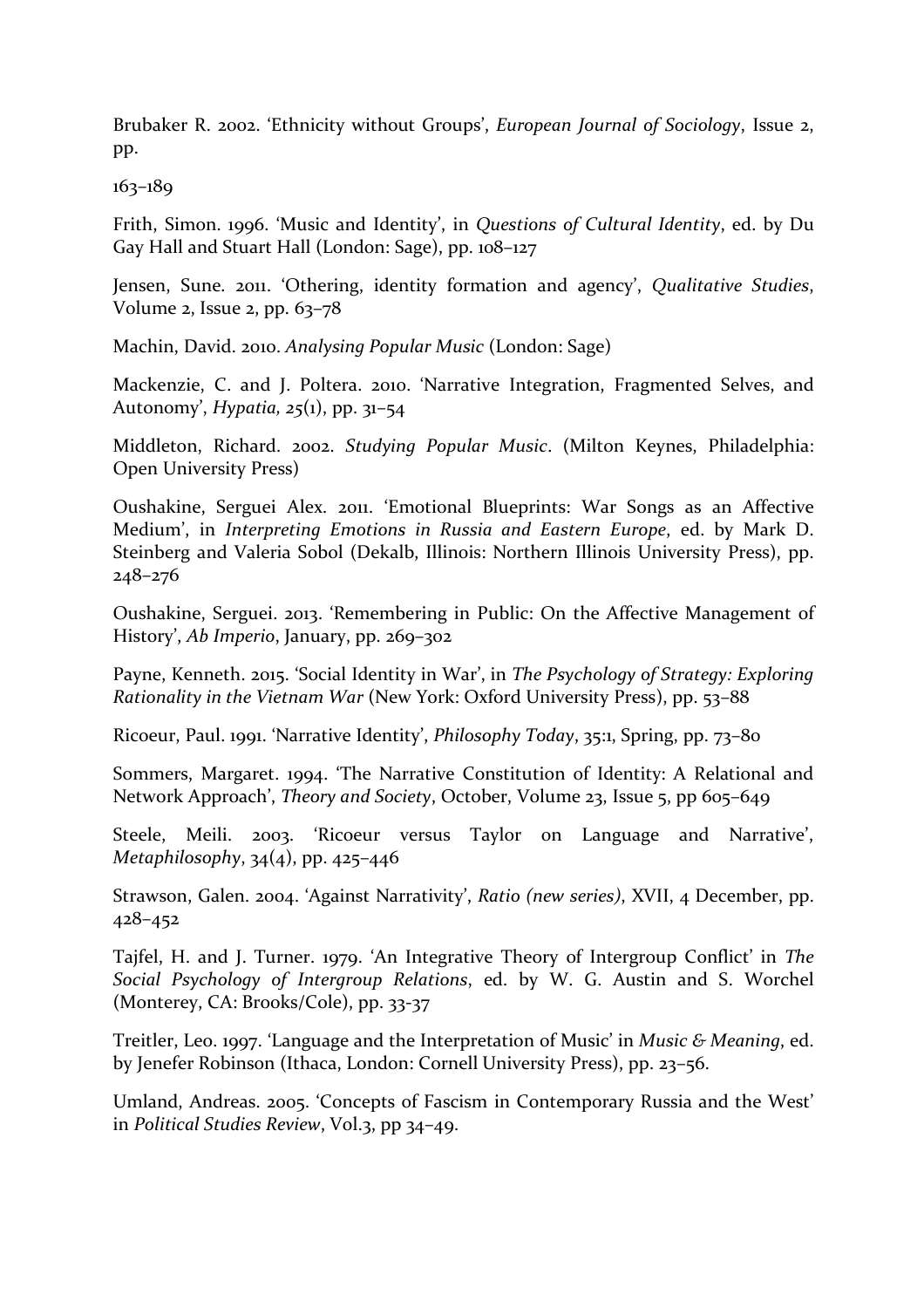Walton, Kendall. 1997. 'Listening with Imagination: Is Music Representational?' in *Music & Meaning*, ed. by Jenefer Robinson (Ithaca, London: Cornell University Press), pp. 57–82.

| <b>DYNAMICS OF</b><br><b>OTHERING</b>     | <b>Circumstantialist songs</b>                                                                                                                                                                                       | <b>Essentialist songs</b>                                                                                                                                                                                                                                                                                         |
|-------------------------------------------|----------------------------------------------------------------------------------------------------------------------------------------------------------------------------------------------------------------------|-------------------------------------------------------------------------------------------------------------------------------------------------------------------------------------------------------------------------------------------------------------------------------------------------------------------|
| <b>Basis of</b><br>othering               | The out-group's actions                                                                                                                                                                                              | The out-group's intrinsic traits                                                                                                                                                                                                                                                                                  |
| <b>Vision of self</b><br>$(in-group)$     | Unfairly wronged, united by<br>common purpose (to repel the<br>enemy), powered by the sense of<br>justice, inherently diverse                                                                                        | Unfairly wronged, united by<br>common destiny, imbued with a<br>historical mission, coordinated<br>by wise leadership, inherently<br>uniform                                                                                                                                                                      |
| Vision of<br>enemy (out-<br>group)        | Confused and manipulated;<br>condemnation of larger<br>population's passivity; passivity as<br>complicity - unequivocal<br>condemnation; people as<br>accomplices in regime's crimes                                 | Confused and manipulated;<br>divided into malignant<br>leadership ('junta') and<br>disoriented population;<br>malignant leadership often seen<br>as puppets of external political<br>actors; population's passivity as<br>a misstep - possibility of<br>redemption; people as victims<br>of regime's manipulation |
| <b>Desired</b><br>conflict<br>resolution  | Narrative of separation: out-<br>group withdraws, seizes claims<br>infringing upon in-group's<br>sovereignty, conducts its own<br>separate non-invasive existence                                                    | Narrative of reunification: out-<br>group realizes it diverged from<br>pre-destined course, shows<br>remorse, is reunited with the in-<br>group                                                                                                                                                                   |
| Impetus<br>towards out-<br>group          | To resist out-group's attempts to<br>sabotage sovereignty and<br>territorial unity and prevent any<br>further possibility of such<br>infringement, to conduct an act<br>of ultimate separation from the<br>out-group | To physically destroy the<br>malignant leadership and its<br>supporters, re-educate and<br>redeem broader population,<br>reestablish them as part of in-<br>group (absorption and<br>assimilation)                                                                                                                |
| <b>Attitude</b><br>towards<br>authorities | Castigation of out-group's<br>authorities, criticism or<br>indifference towards own<br>authorities                                                                                                                   | Glorification of own authorities,<br>castigation of out-group's<br>authorities                                                                                                                                                                                                                                    |

# **Appendix 1. Comparative table of circumstantialist and essentialist war songs**